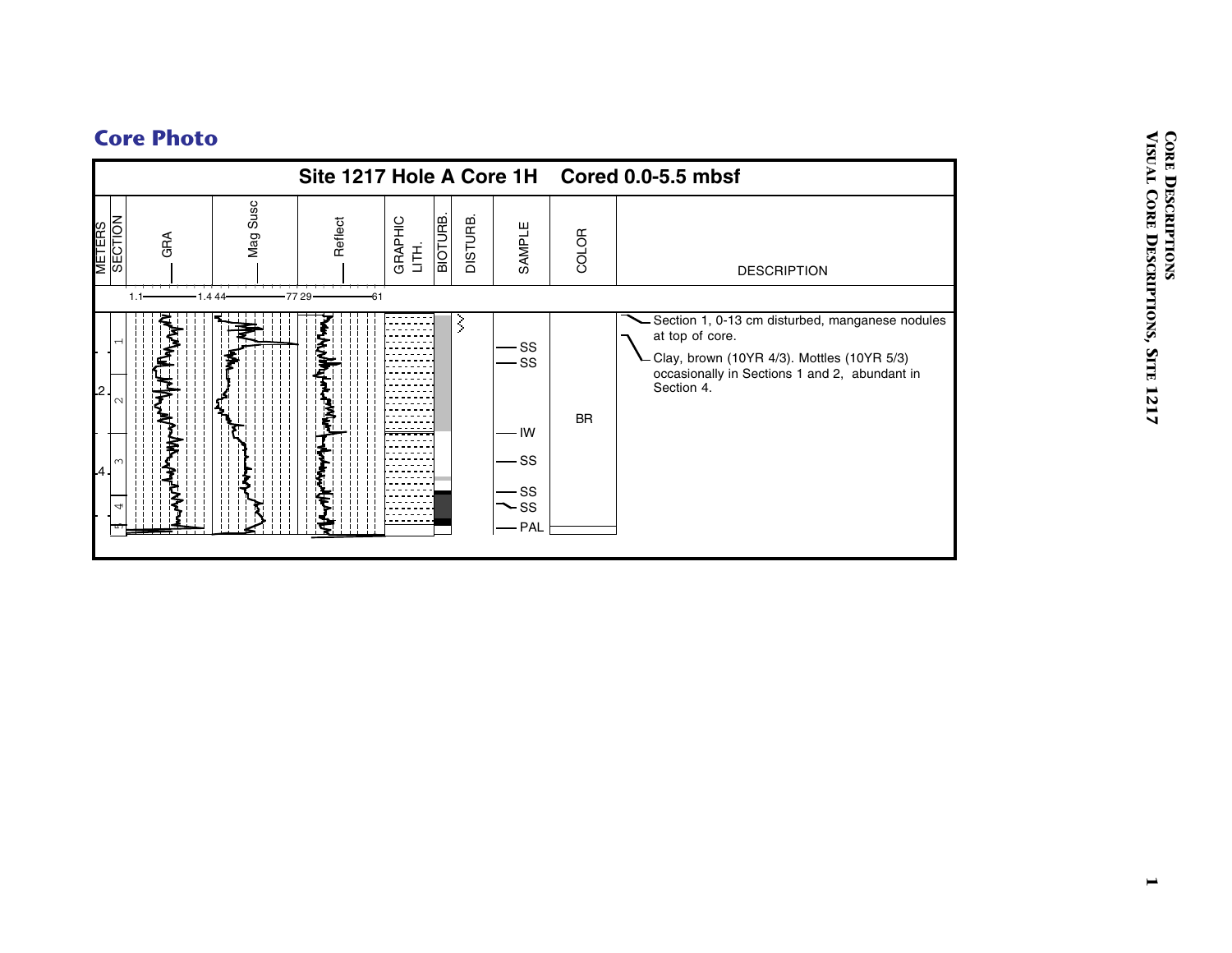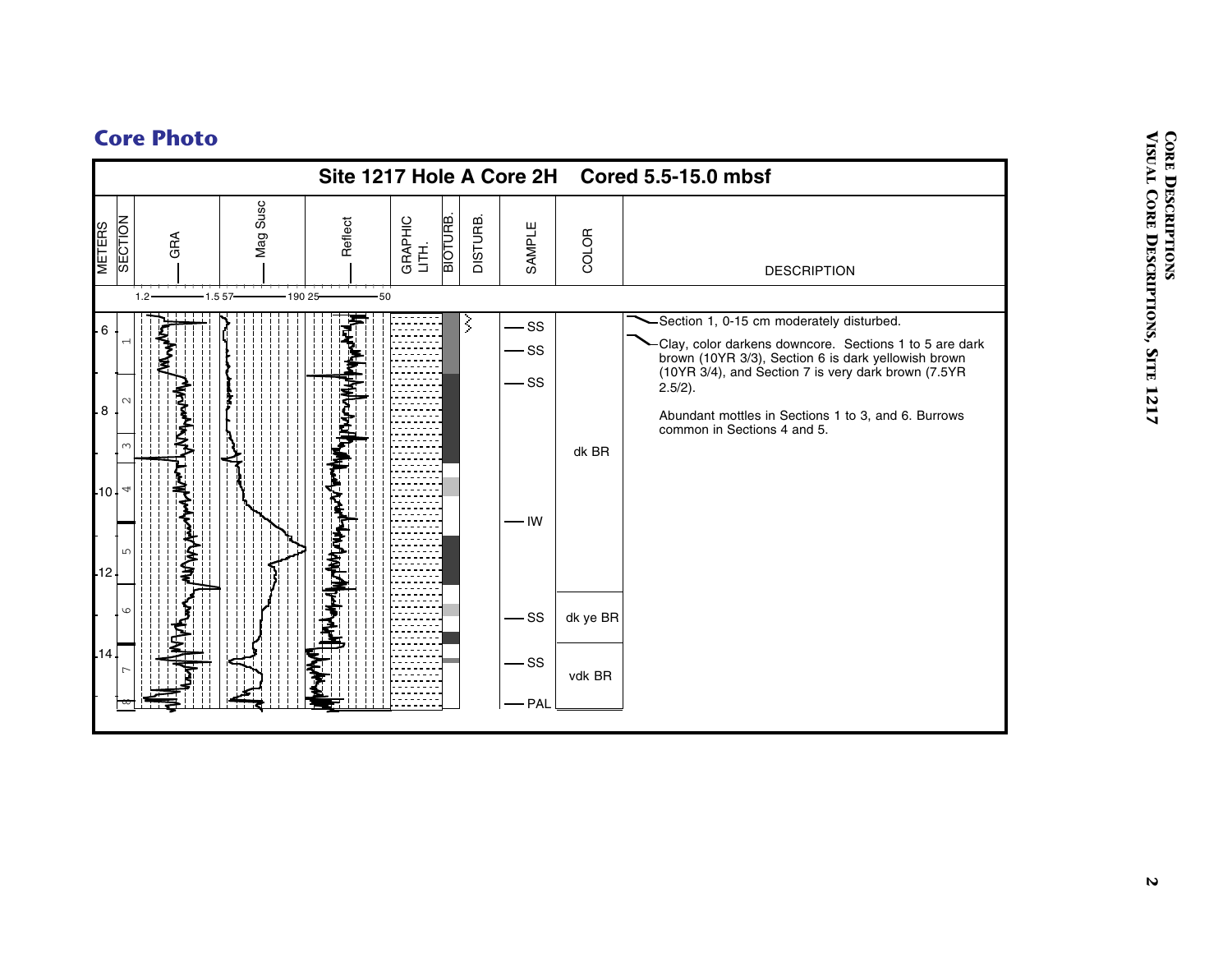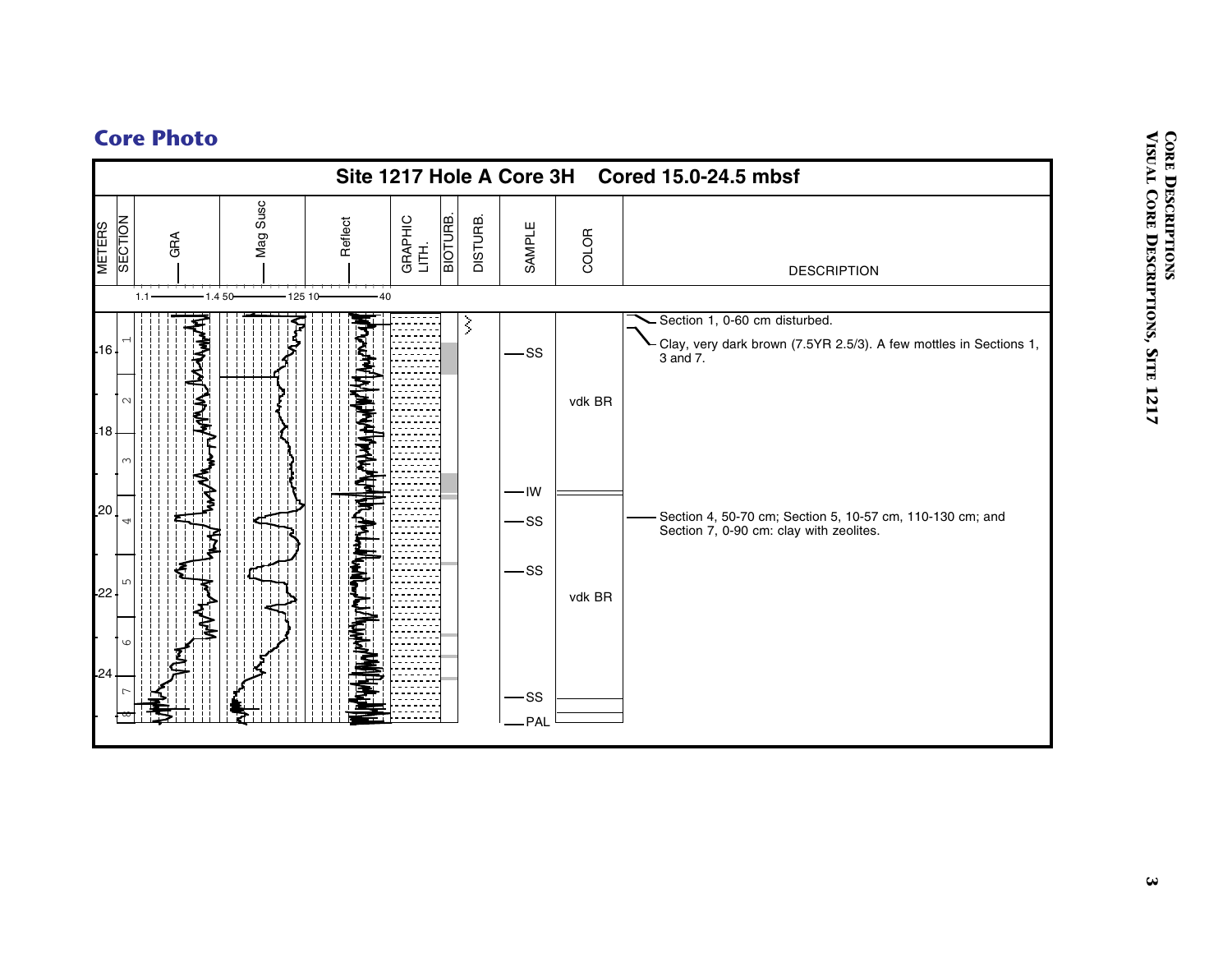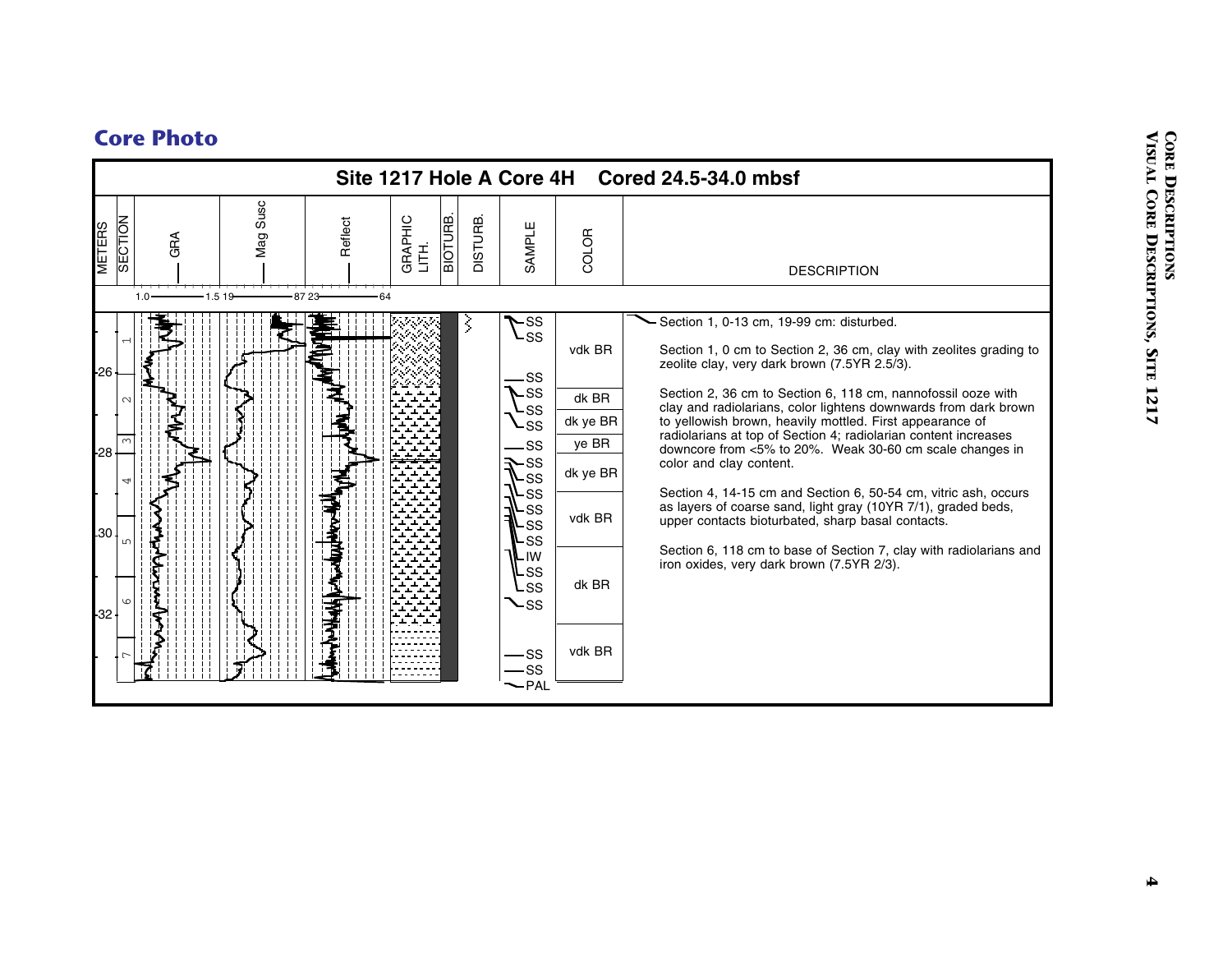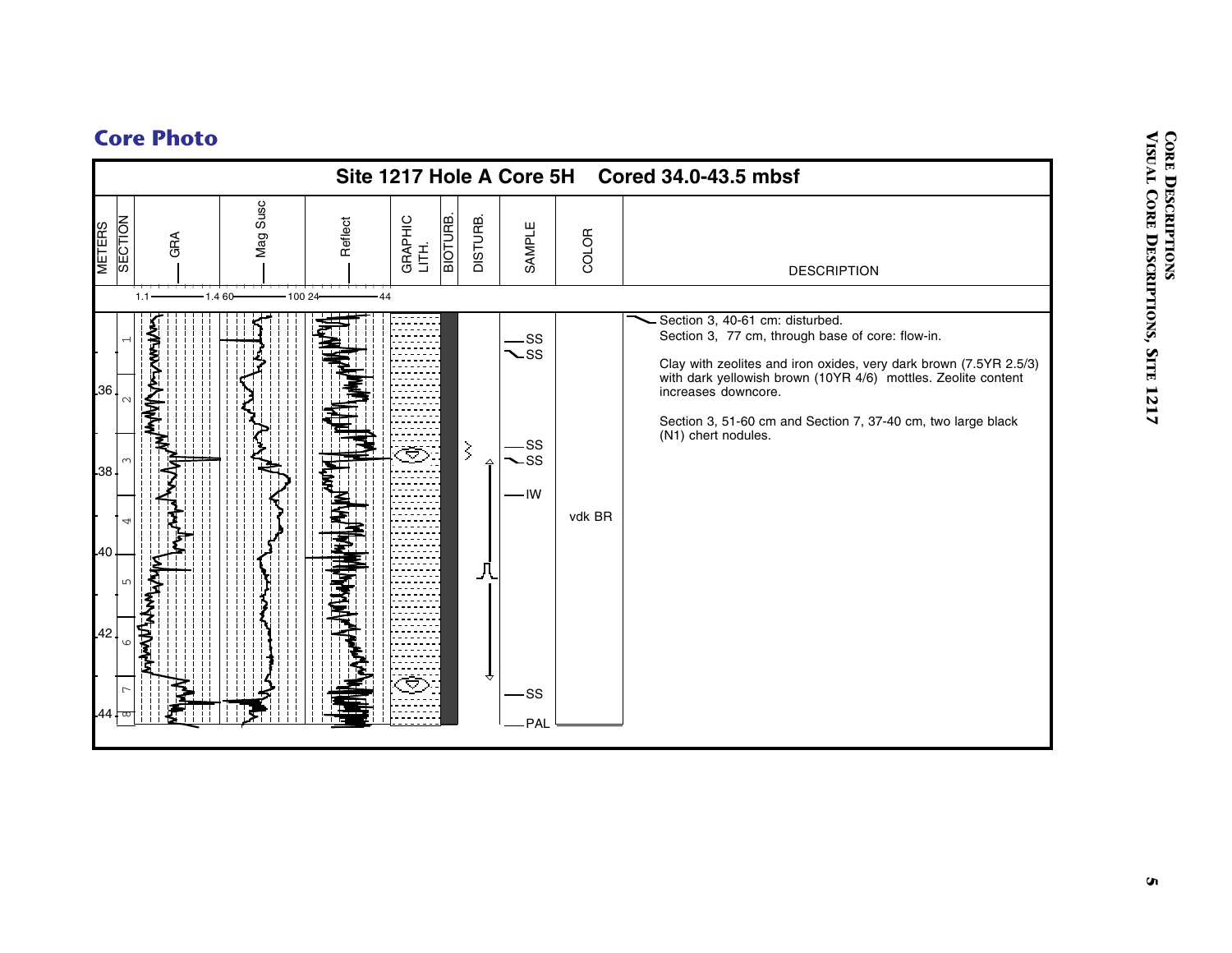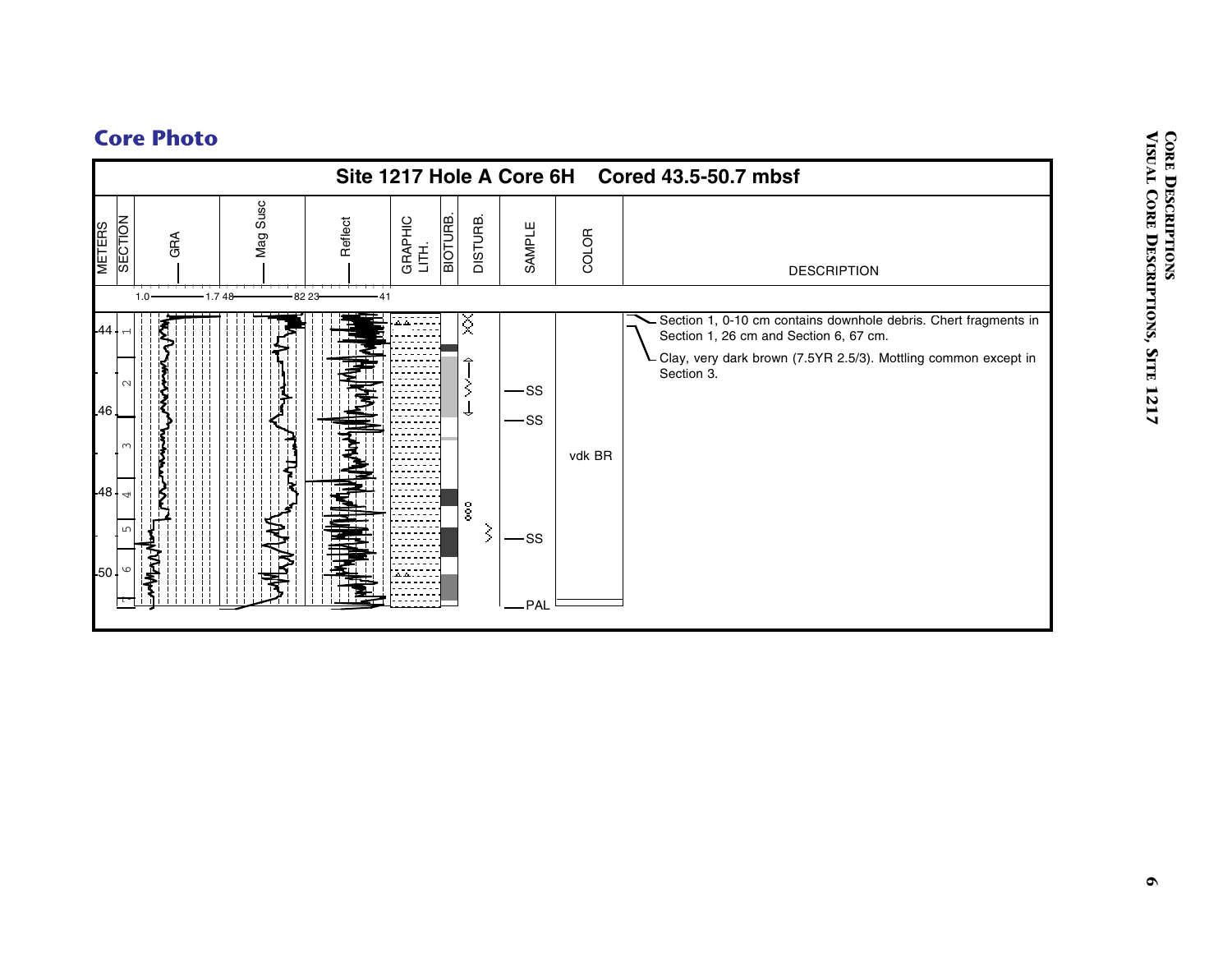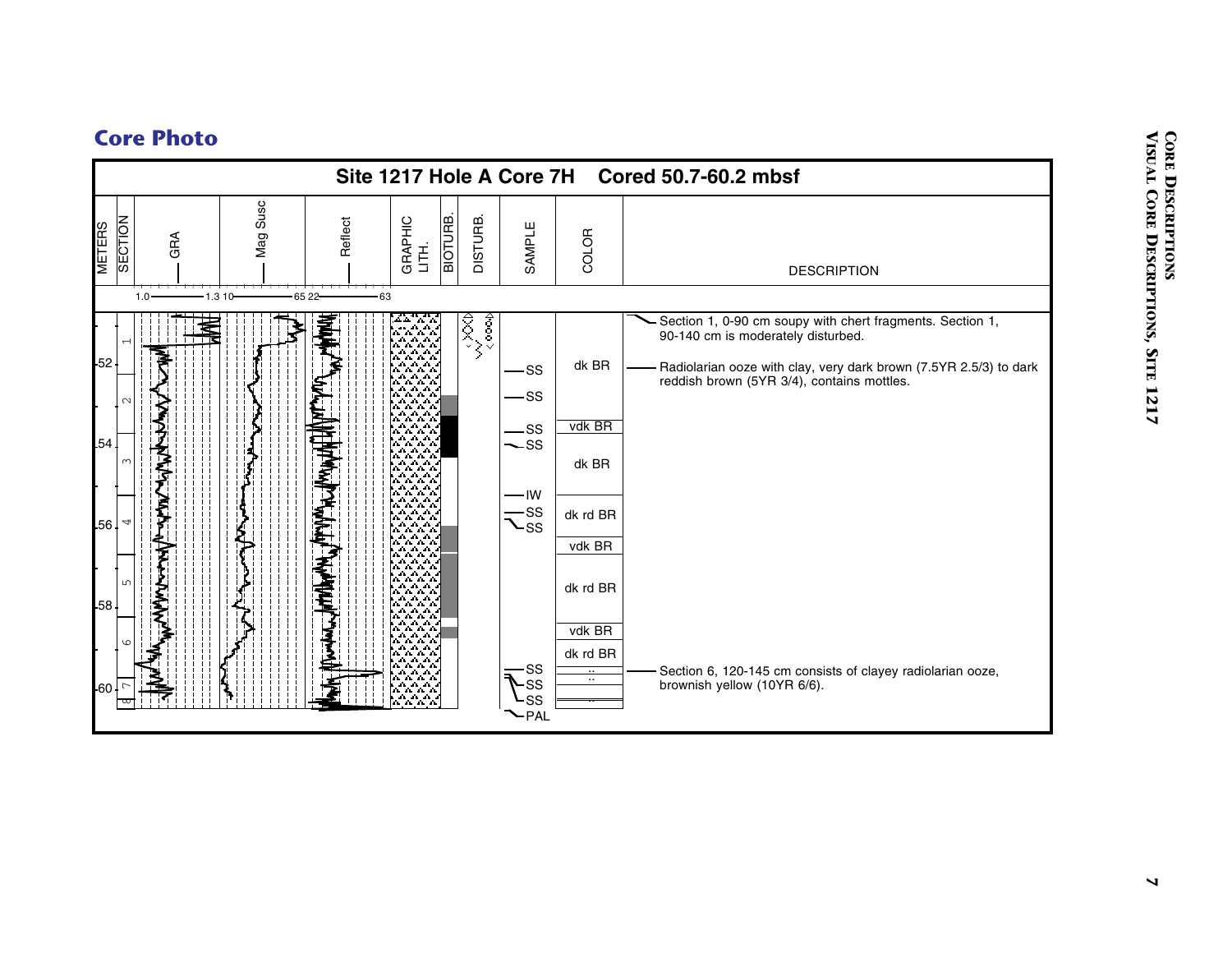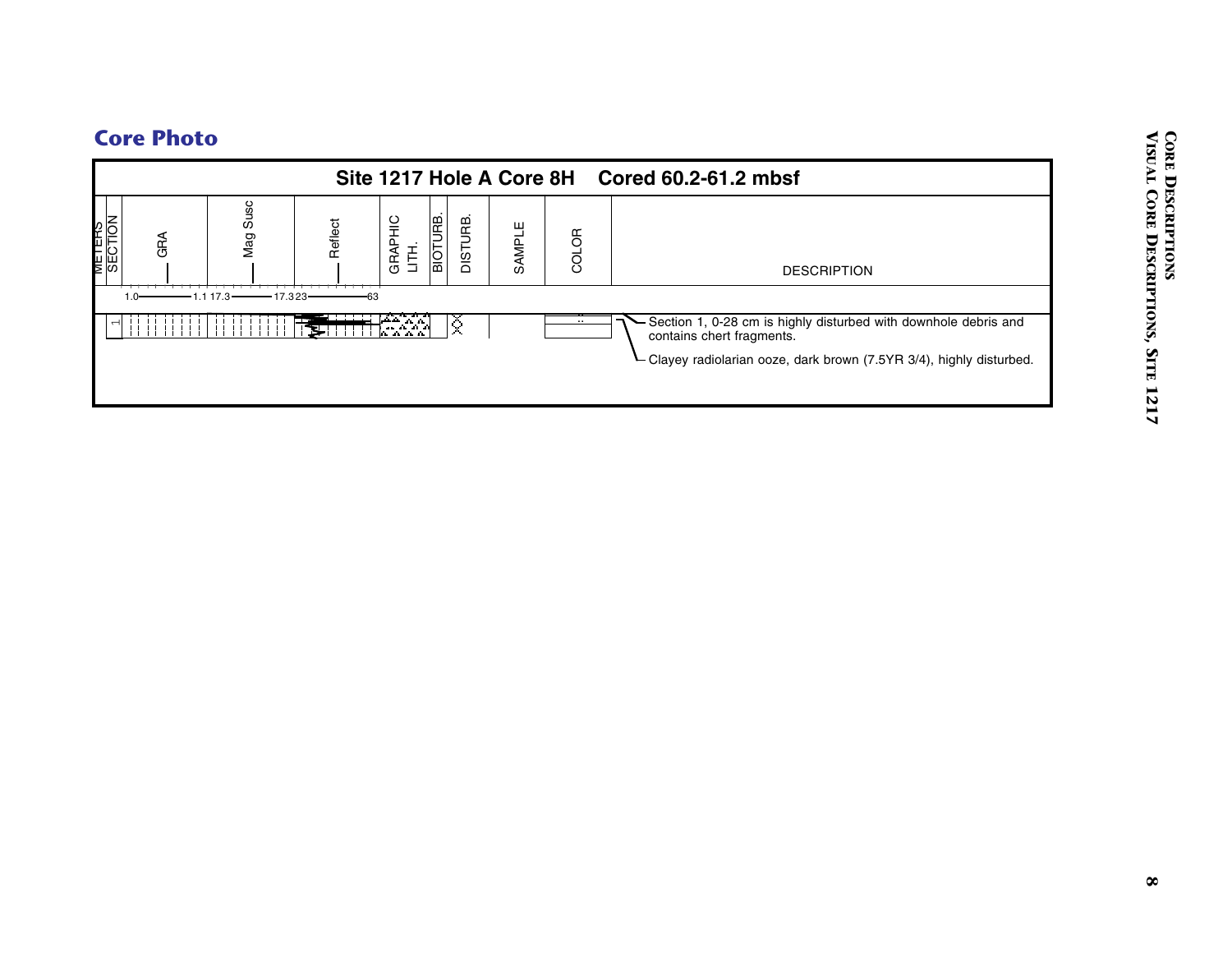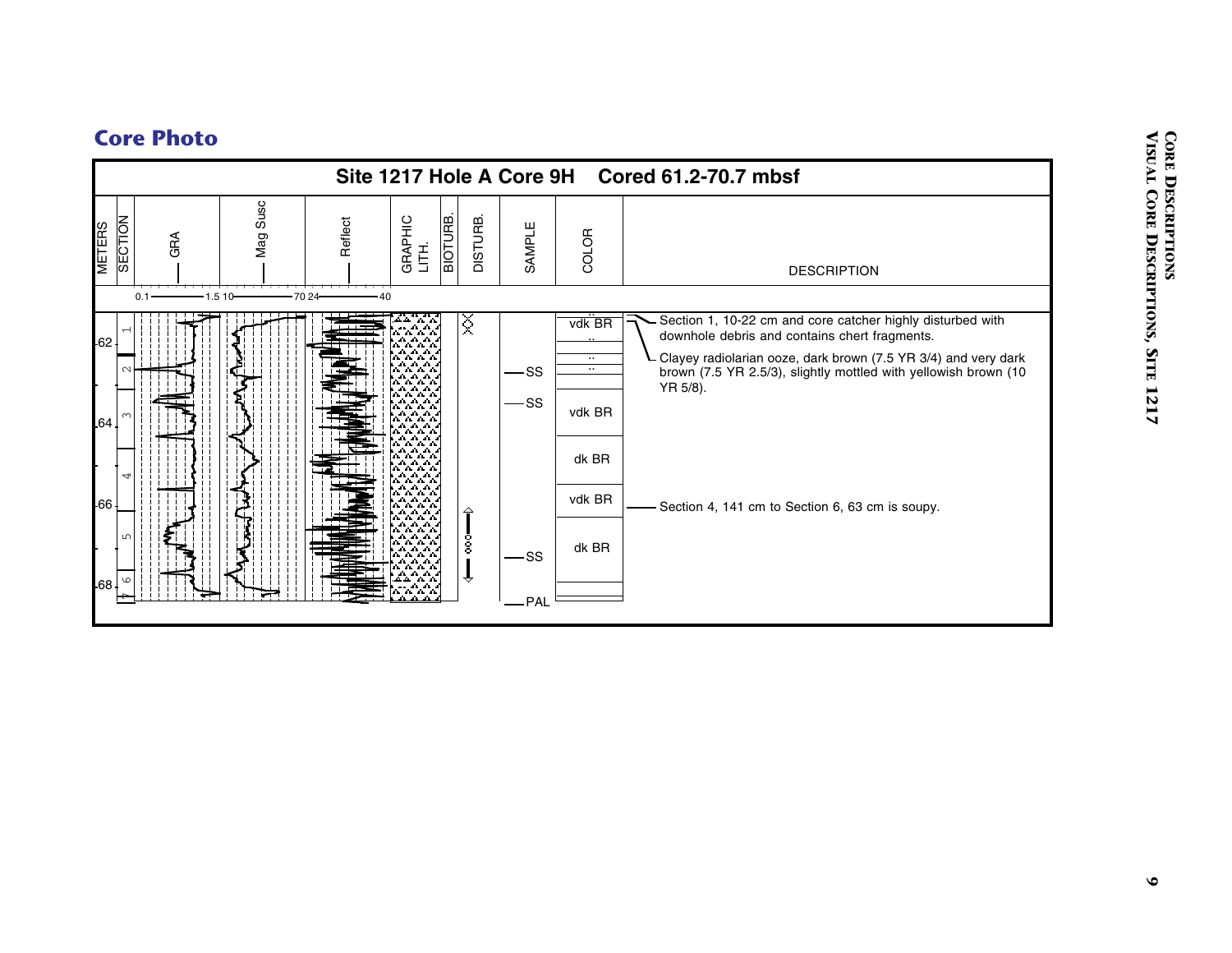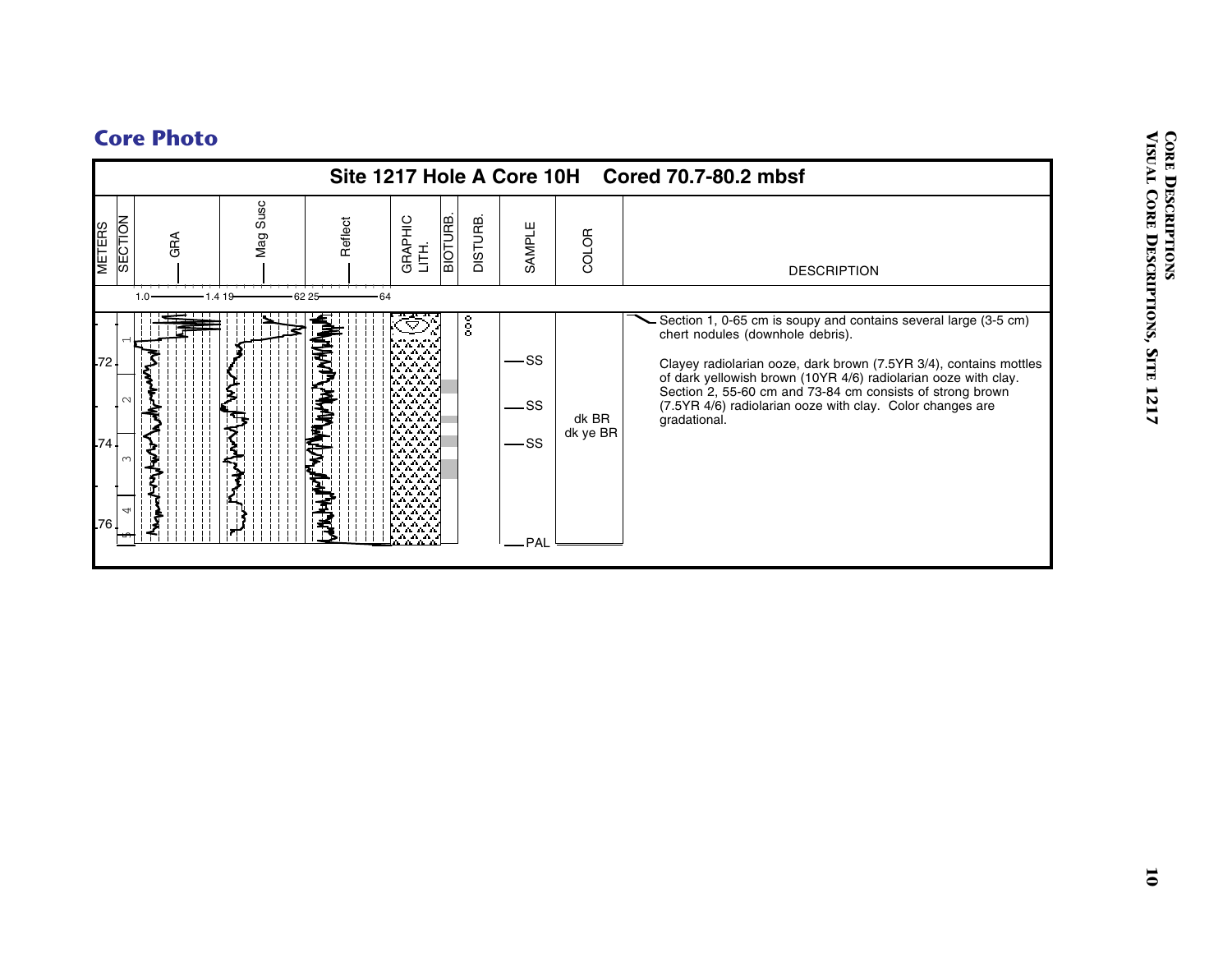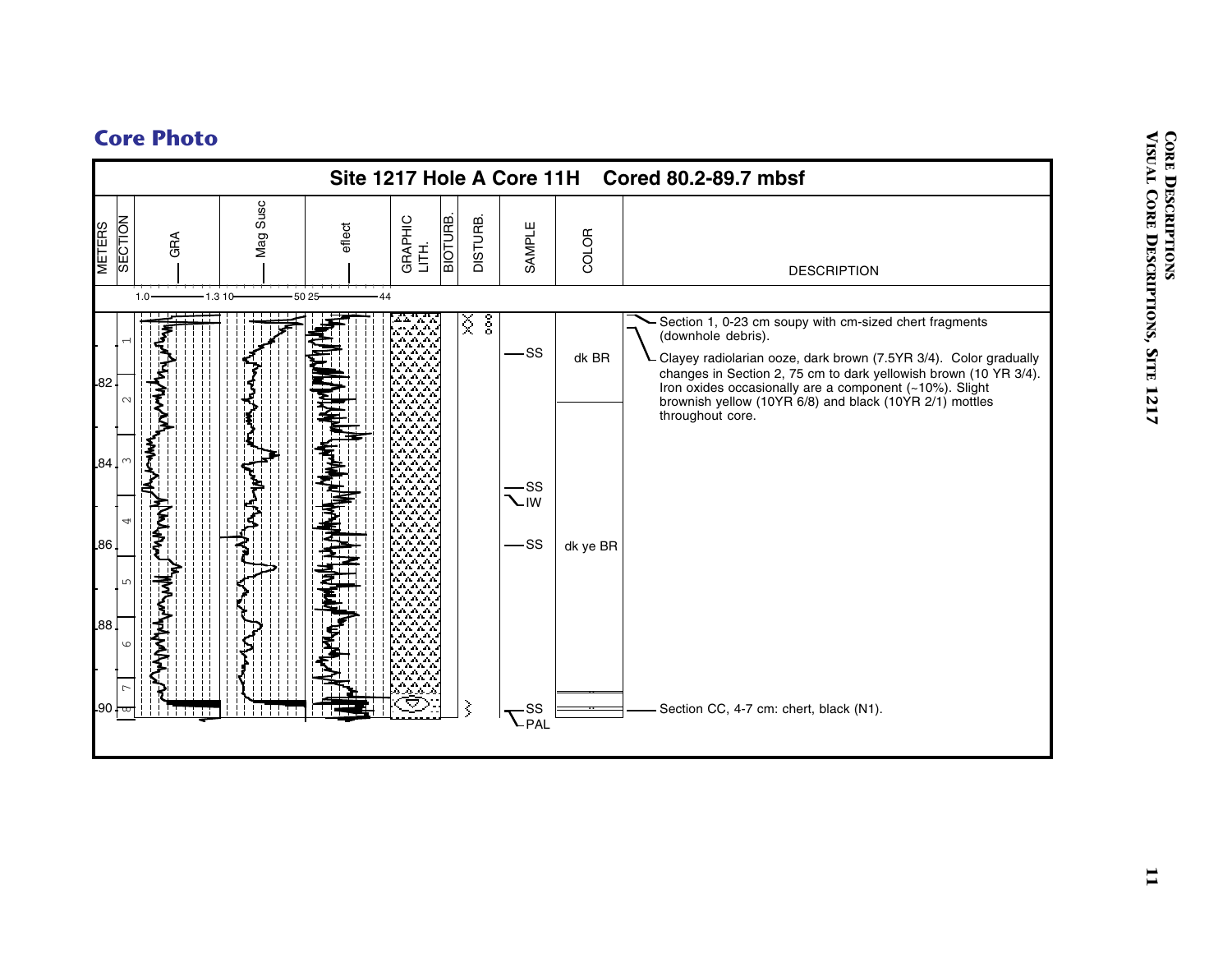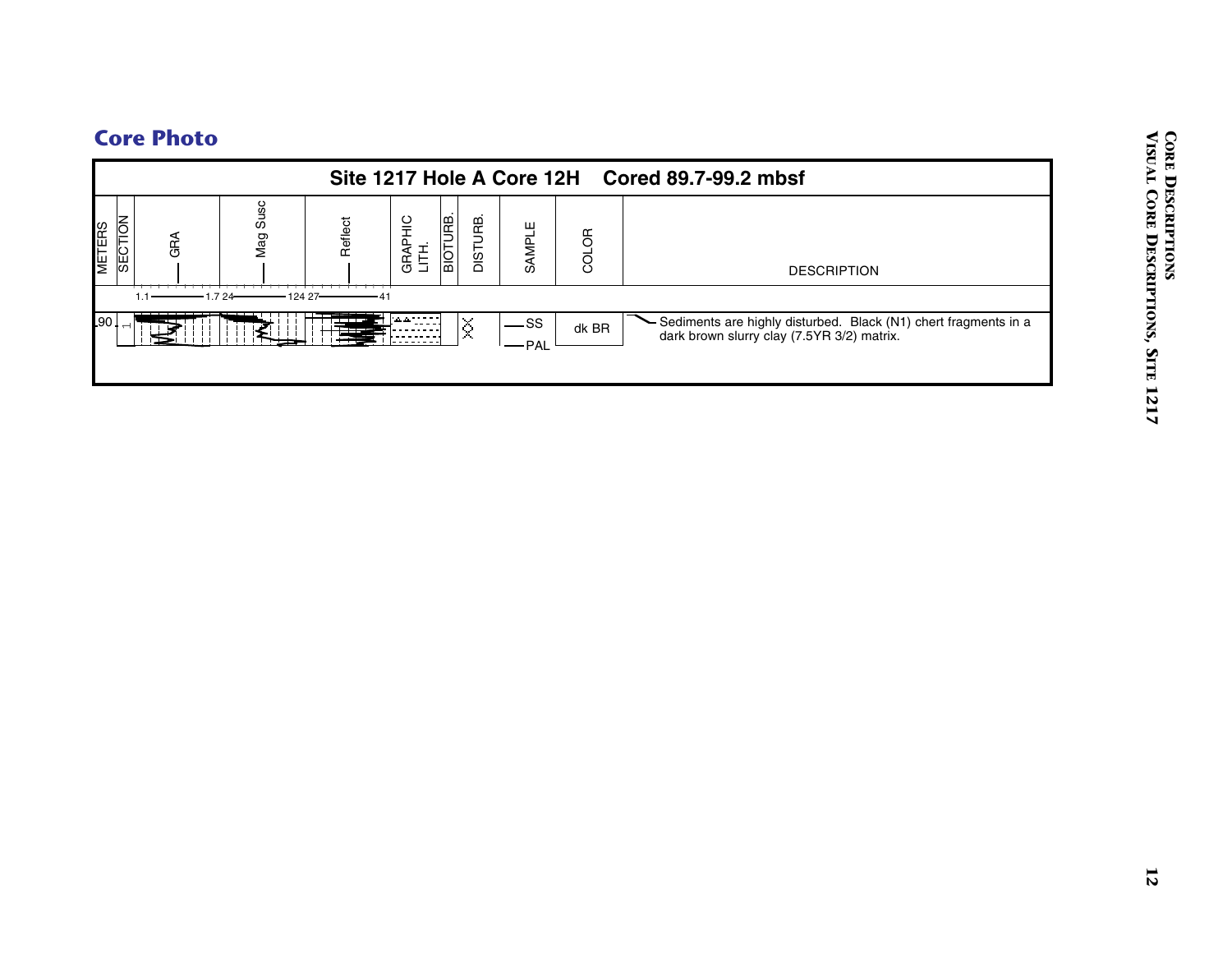# Core Photo<br>
Site 1217 Hole A Core 13X Cored 99.2-108.9 mbsf<br>  $\frac{1}{3}$ <br>  $\frac{1}{3}$ <br>  $\frac{1}{3}$ <br>  $\frac{1}{3}$ <br>  $\frac{1}{3}$ <br>  $\frac{1}{3}$ <br>  $\frac{1}{3}$ <br>  $\frac{1}{3}$ <br>  $\frac{1}{3}$ <br>  $\frac{1}{3}$ <br>  $\frac{1}{3}$ <br>  $\frac{1}{3}$ <br>  $\frac{1}{3}$ <br>  $\frac{1}{3}$ <br>  $\frac{1}{3$ METERS 1 SECTION 0.6 1.9 GRA 26 66 Mag Susc GRAPHIC GRAPHIC<br>LITH. BIOTURB. DISTURB. SAMPLE .. COLOR Core catcher only. Chert, faint black (N1) and brownish black (5YR 2/2) banding. DESCRIPTION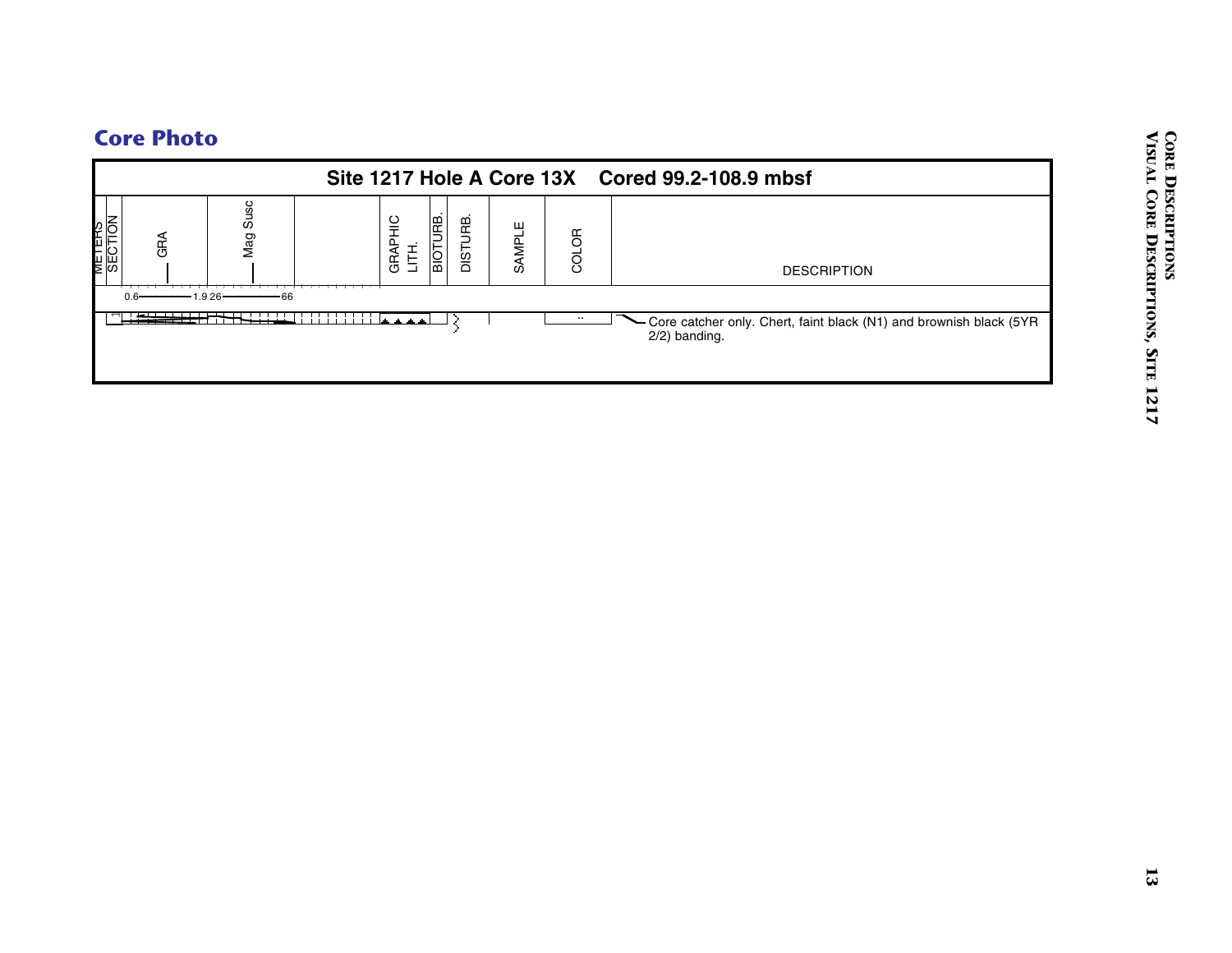|                          |                  |                             |                              |       | Site 1217 Hole A Core 14X Cored 108.9-118.5 mbsf                                                                                                     |
|--------------------------|------------------|-----------------------------|------------------------------|-------|------------------------------------------------------------------------------------------------------------------------------------------------------|
| <b>METERS</b><br>SECTION | GRAPHIC<br>LITH. | <b>BIOTURE.</b><br>DISTURB. | SAMPLE                       | COLOR | <b>DESCRIPTION</b>                                                                                                                                   |
|                          |                  |                             | $\overline{\mathcal{L}}$ THS |       | - Core catcher only. Massive chert with faint black (N1) and<br>brownish black (5YR 2/1) bands.<br>- Thin (<1 mm) band of white (10YR 8/1) material. |
|                          |                  |                             |                              |       |                                                                                                                                                      |
|                          |                  |                             |                              |       |                                                                                                                                                      |
|                          |                  |                             |                              |       |                                                                                                                                                      |
|                          |                  |                             |                              |       |                                                                                                                                                      |
|                          |                  |                             |                              |       |                                                                                                                                                      |
|                          |                  |                             |                              |       |                                                                                                                                                      |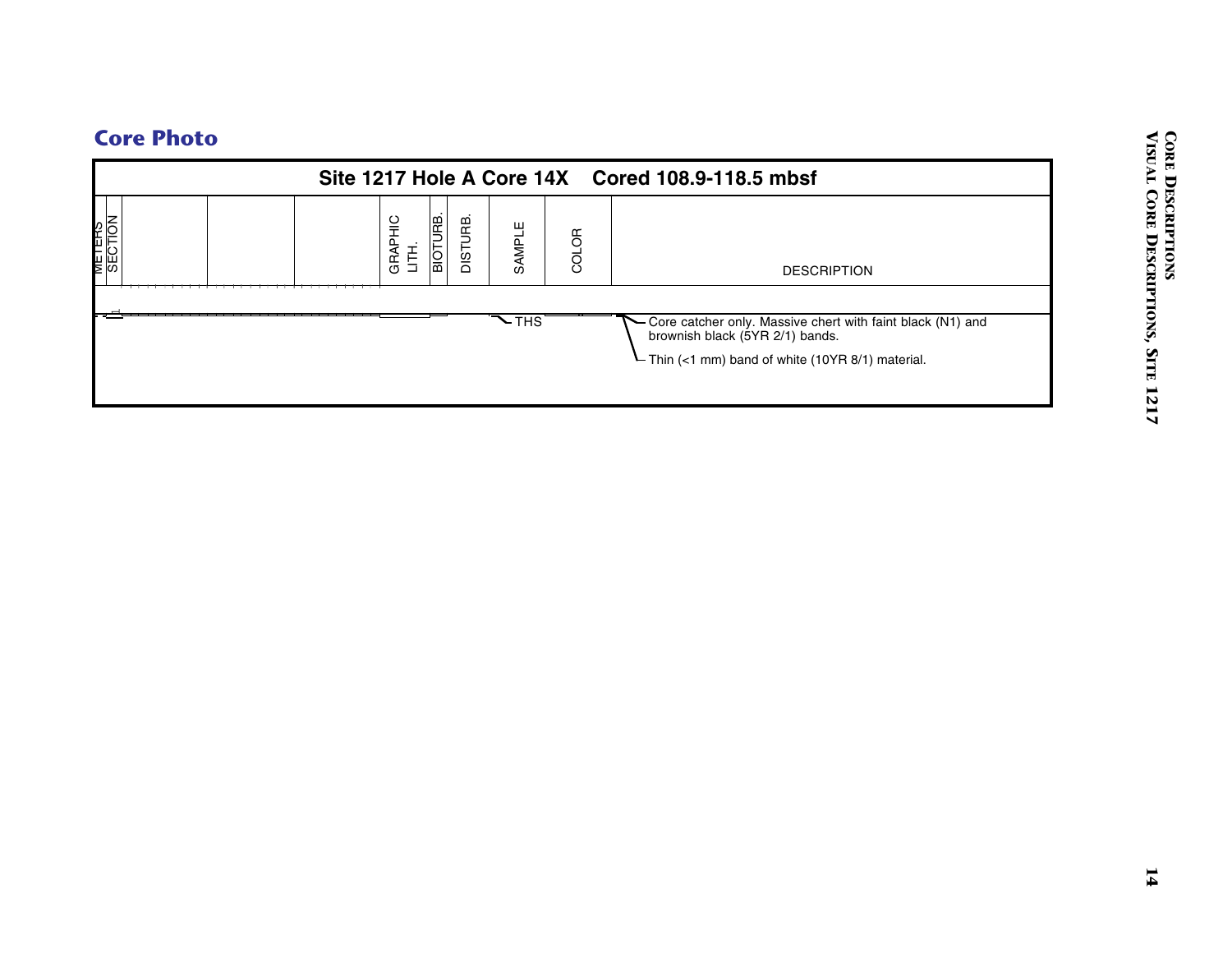|                          |   |                  |                      |        |          | Site 1217 Hole A Core 15X Cored 118.5-128.1 mbsf                                           |
|--------------------------|---|------------------|----------------------|--------|----------|--------------------------------------------------------------------------------------------|
| <b>METERS</b><br>SECTION |   | GRAPHIC<br>LITH. | BIOTURB.<br>DISTURB. | SAMPLE | COLOR    | <b>DESCRIPTION</b>                                                                         |
|                          | . |                  | X                    | - PAL  | $\cdots$ | Chert, drilling breccia, color grades from black (N1) to dusky yellowish brown (10YR 2/2). |
|                          |   |                  |                      |        |          |                                                                                            |
|                          |   |                  |                      |        |          |                                                                                            |
|                          |   |                  |                      |        |          |                                                                                            |
|                          |   |                  |                      |        |          |                                                                                            |
|                          |   |                  |                      |        |          |                                                                                            |
|                          |   |                  |                      |        |          |                                                                                            |
|                          |   |                  |                      |        |          |                                                                                            |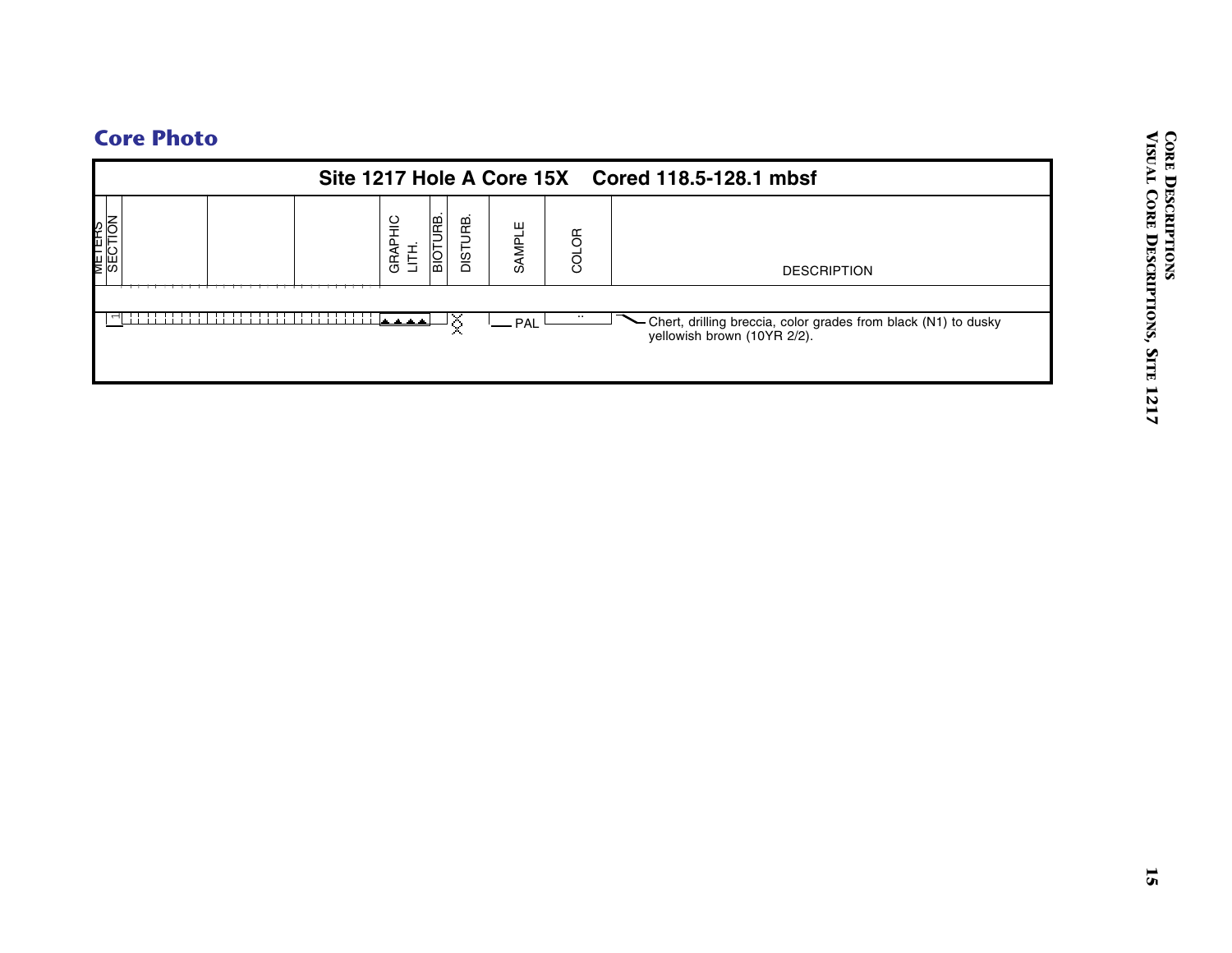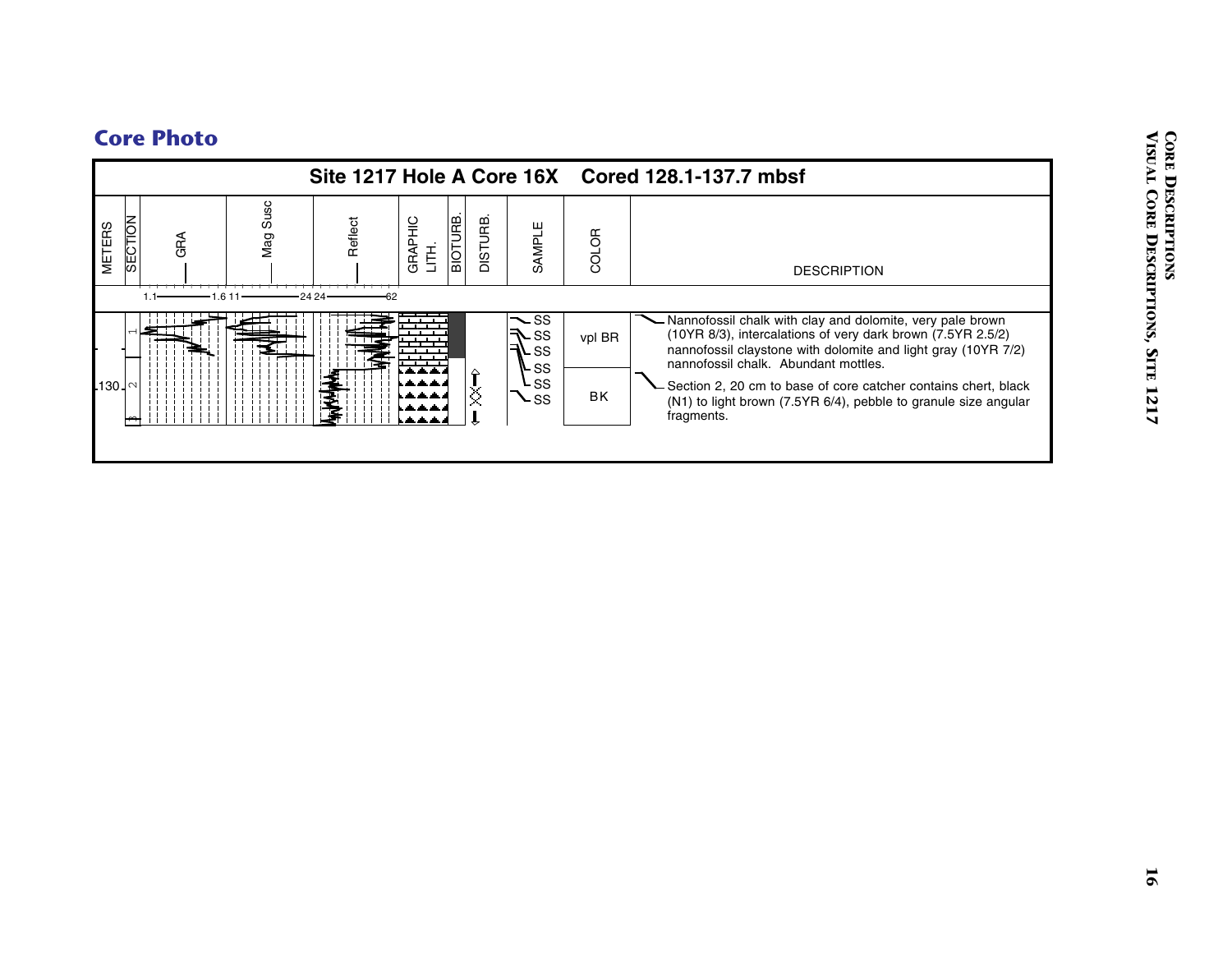| BIOTURB.<br>GRAPHIC<br>LITH.<br><b>SECTION</b><br>DISTURB.<br>SAMPLE<br>COLOR<br><b>DESCRIPTION</b><br>$\nabla$ PAL<br>-Basalt, fine-grained, weathered. Rock fragments 1A to 4A<br>composed of elongate white plagioclase and black pyroxene<br>crystals, and black glass. Basalt has a diabasic texture. Fragment |
|---------------------------------------------------------------------------------------------------------------------------------------------------------------------------------------------------------------------------------------------------------------------------------------------------------------------|
|                                                                                                                                                                                                                                                                                                                     |
| 2A is rimmed by serpentinite. Fragment 4A contains white calcite<br>veins.                                                                                                                                                                                                                                          |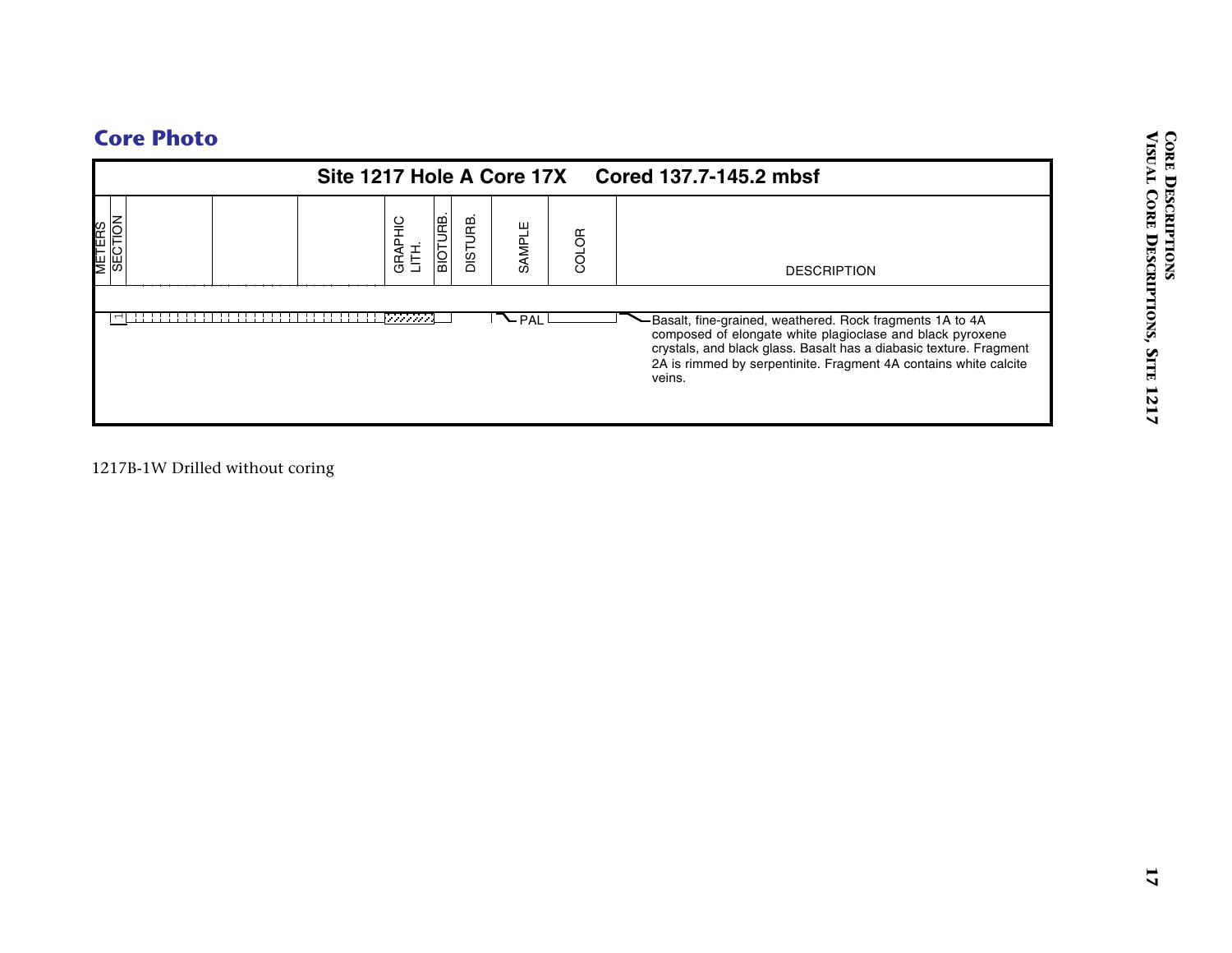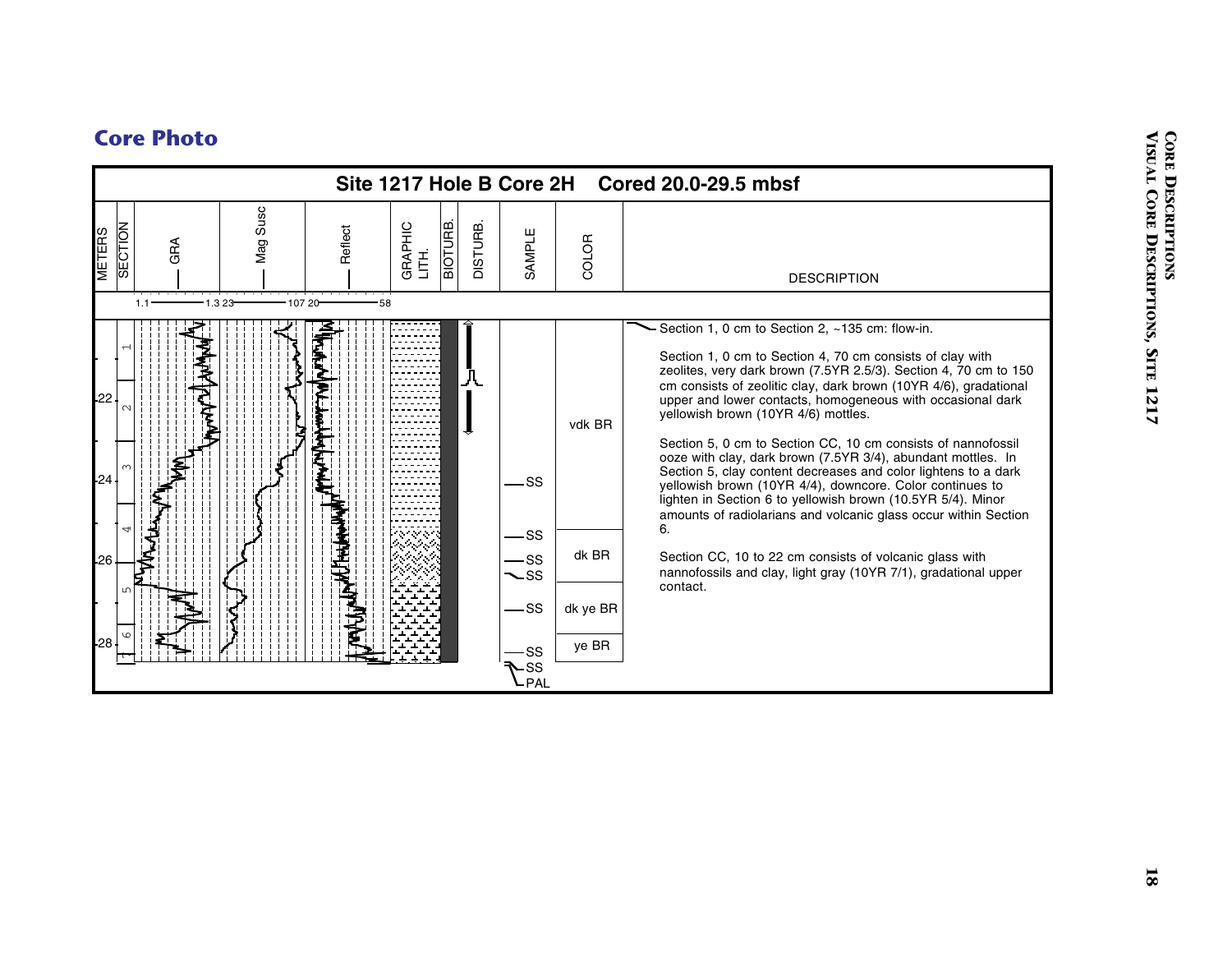![](_page_18_Figure_1.jpeg)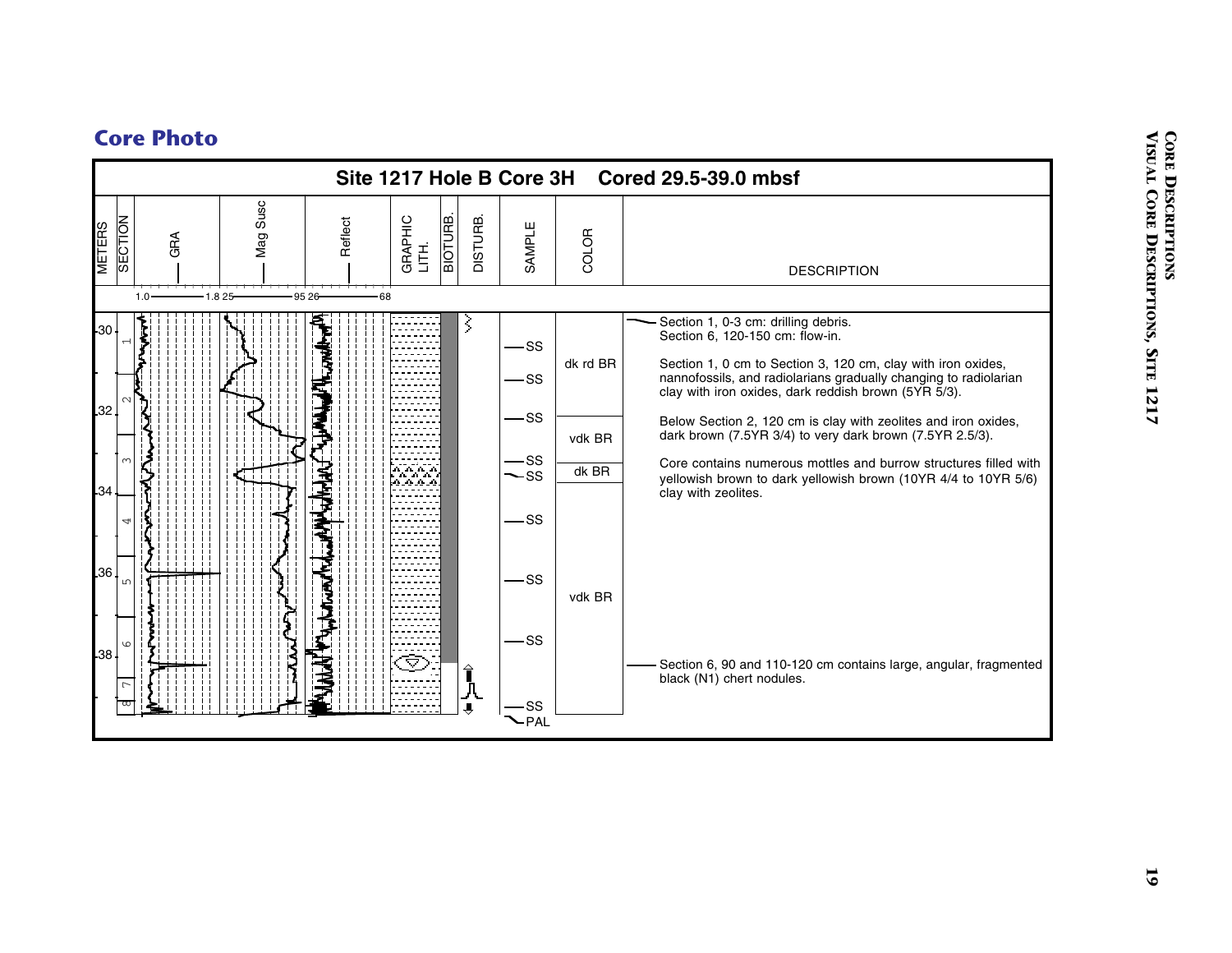![](_page_19_Figure_1.jpeg)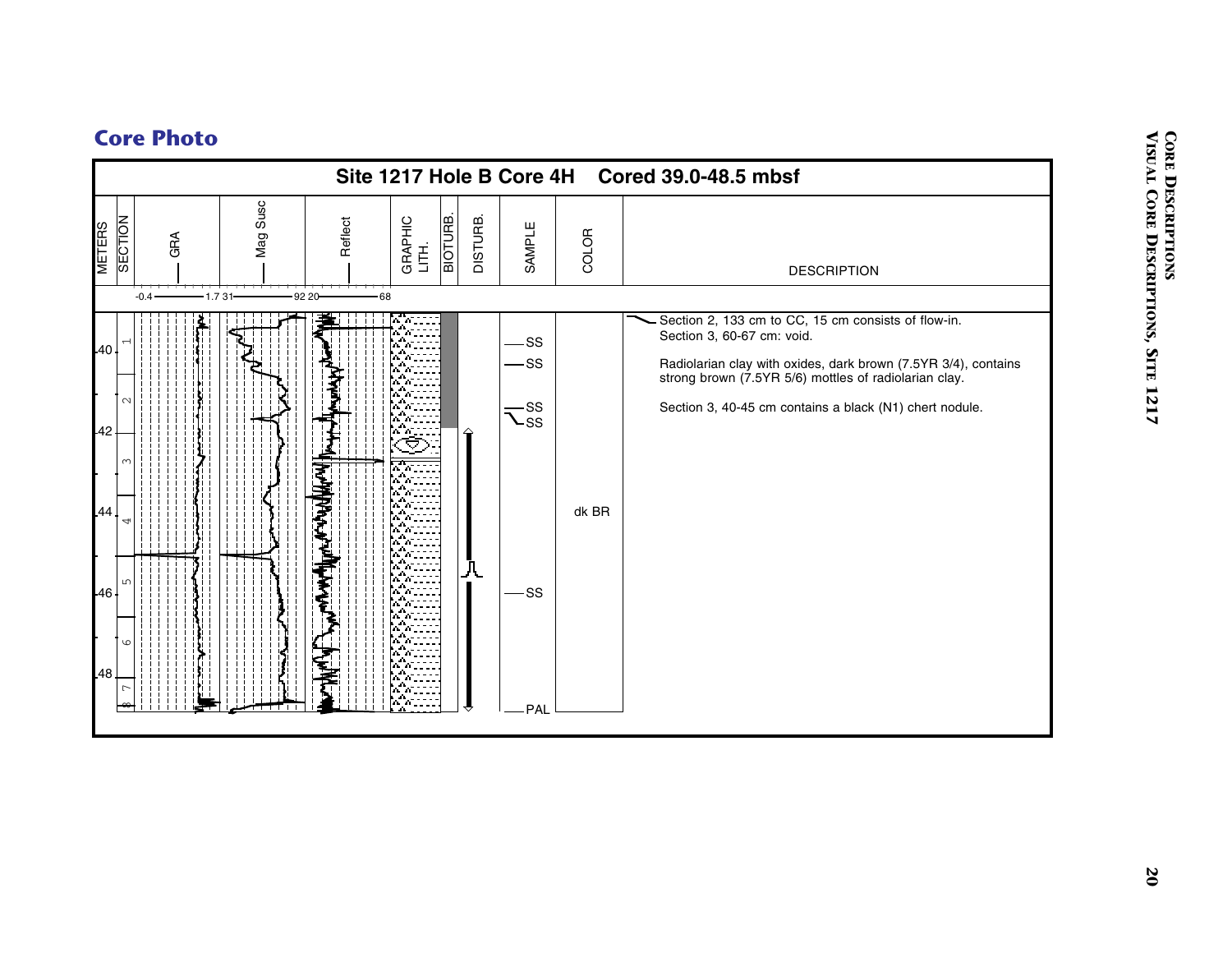![](_page_20_Figure_1.jpeg)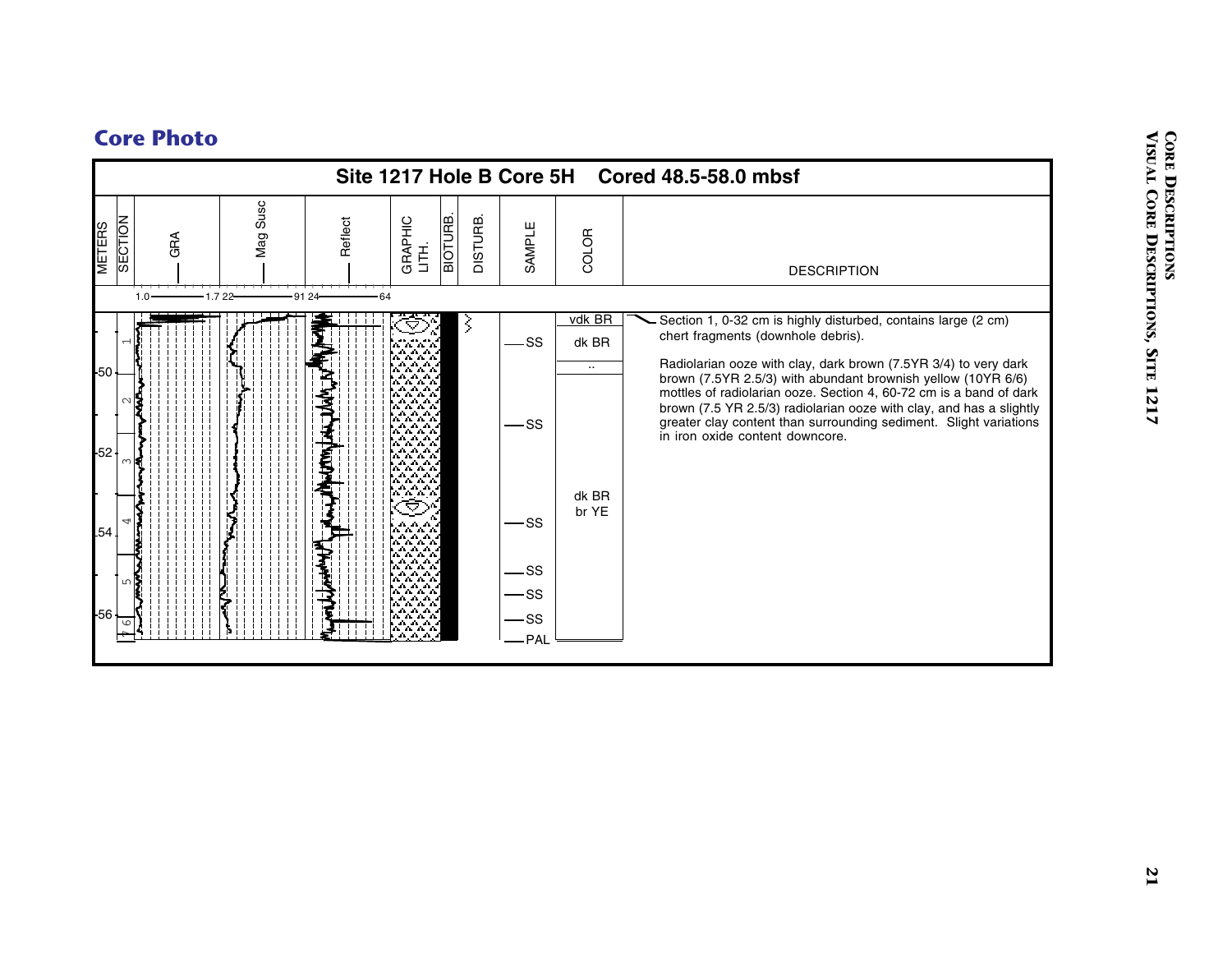![](_page_21_Figure_1.jpeg)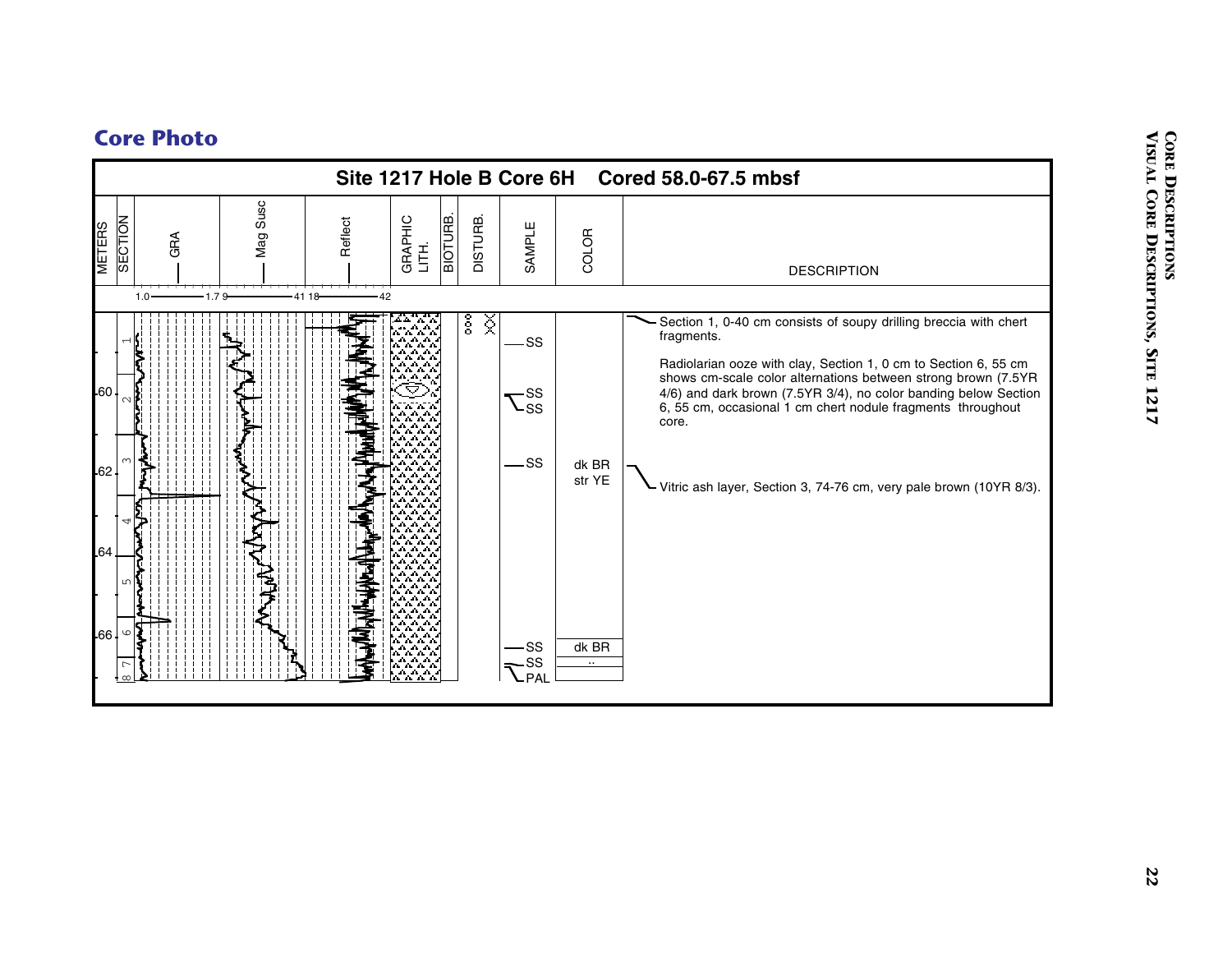![](_page_22_Figure_1.jpeg)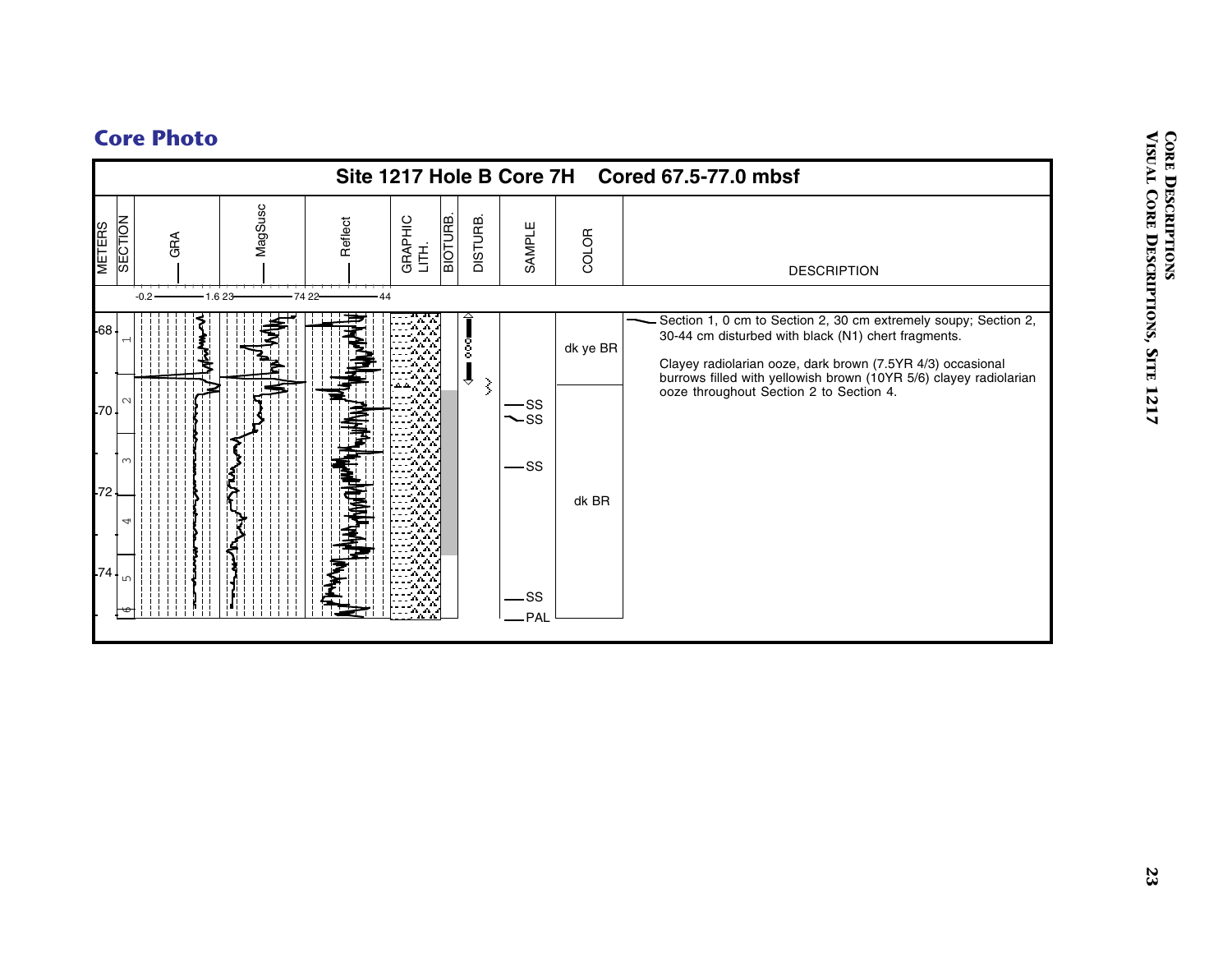![](_page_23_Figure_1.jpeg)

1217C-1W Drilled without coring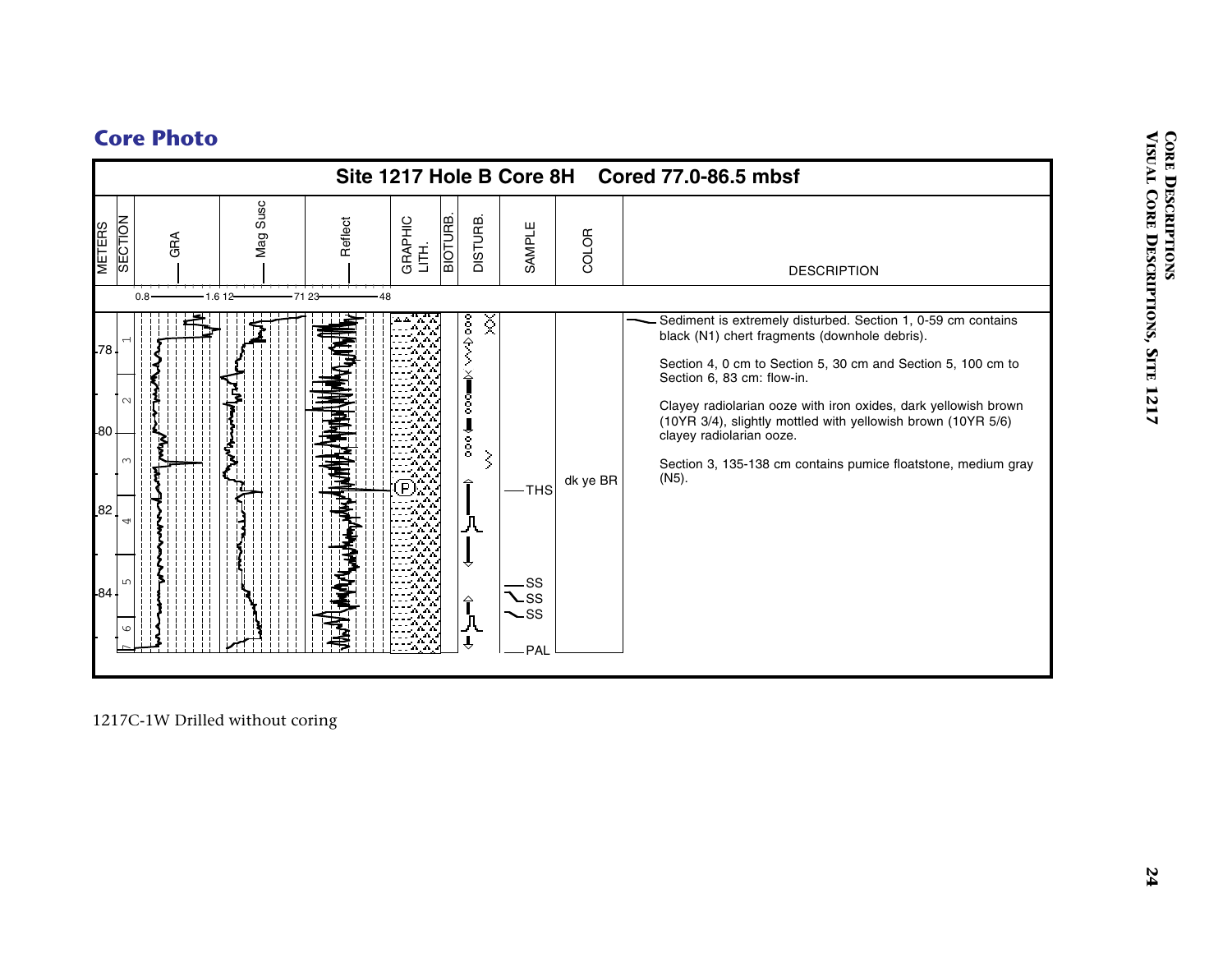![](_page_24_Figure_1.jpeg)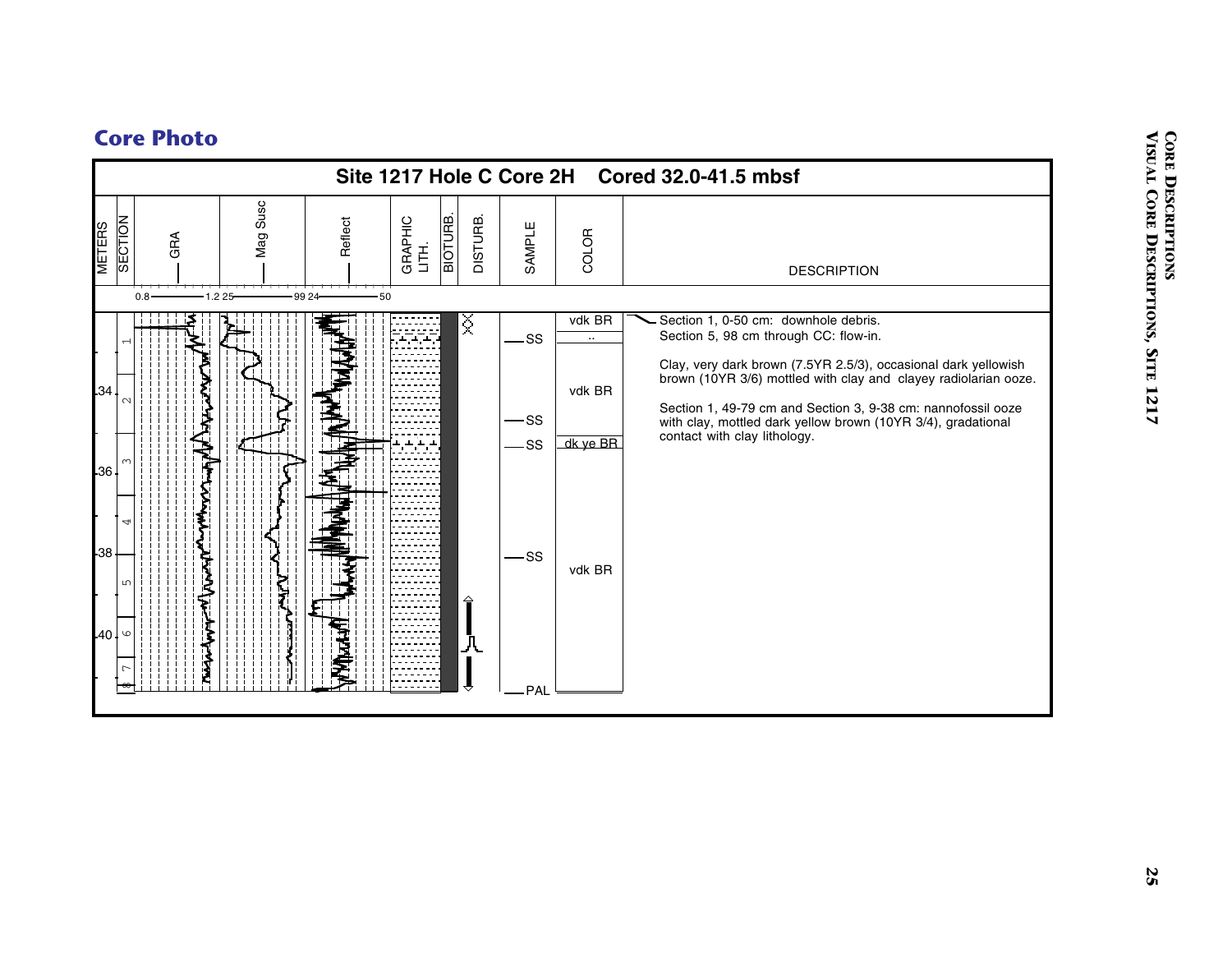![](_page_25_Figure_1.jpeg)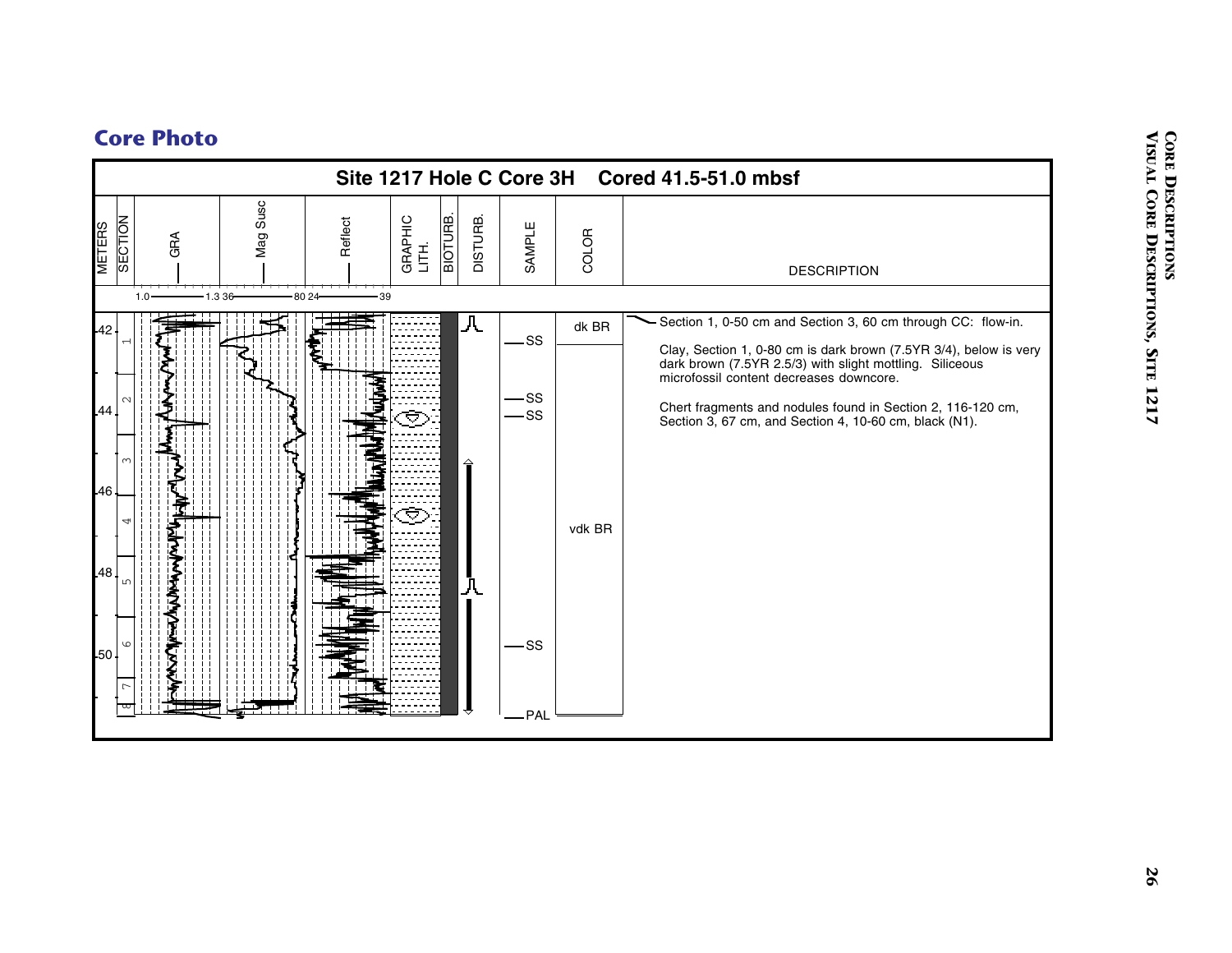![](_page_26_Figure_1.jpeg)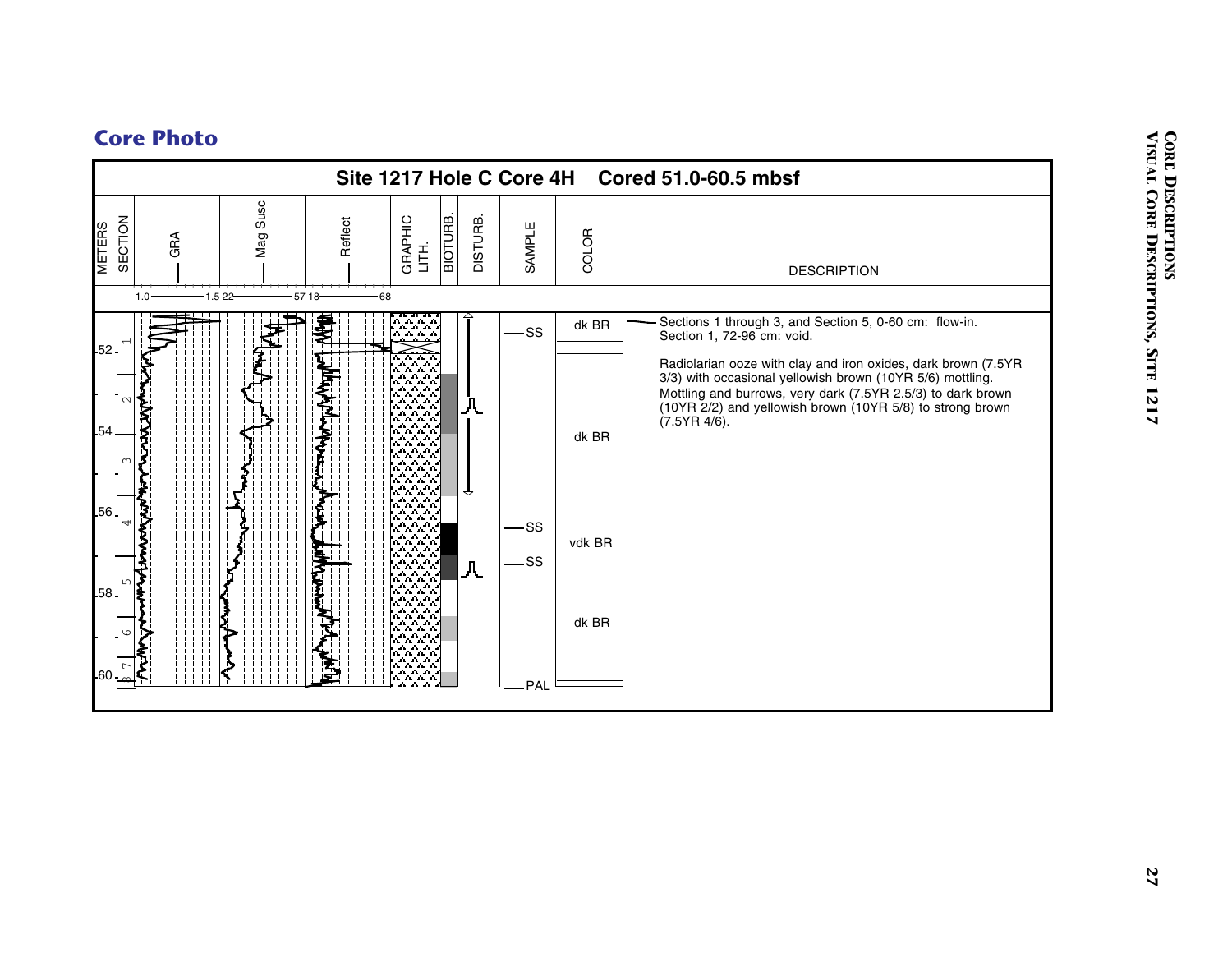![](_page_27_Figure_1.jpeg)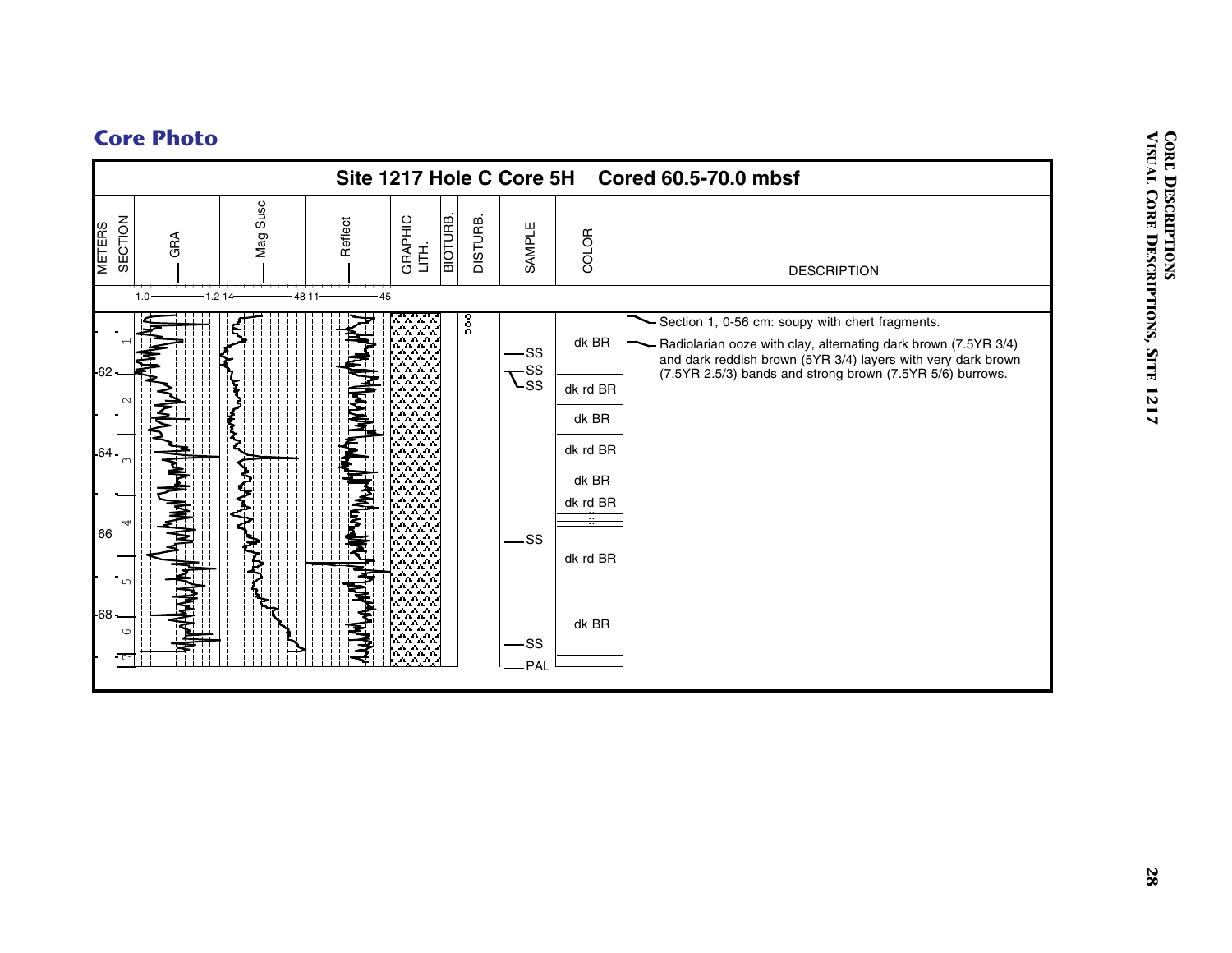![](_page_28_Figure_1.jpeg)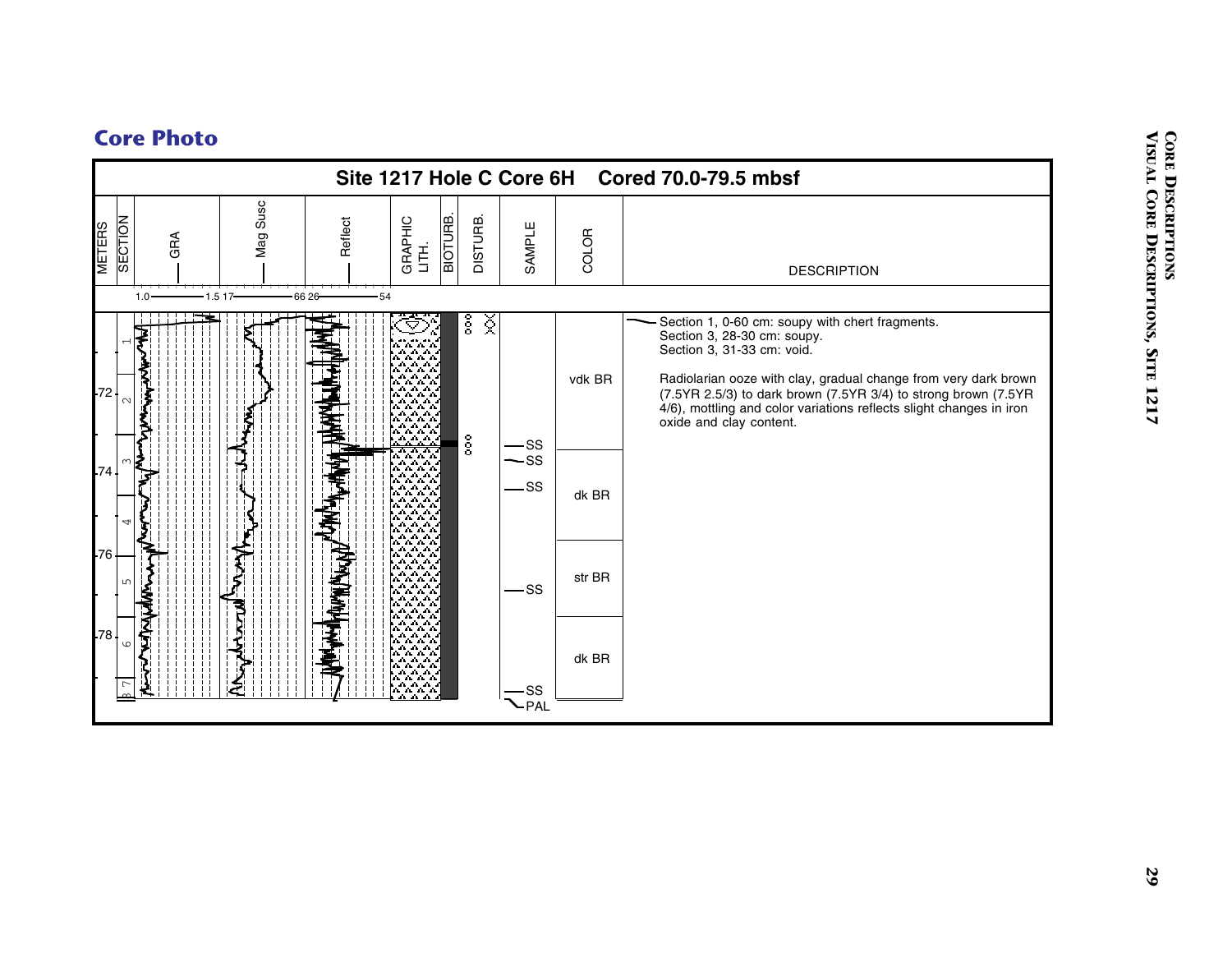| Sample               |              |                                               |                                  |                           |                   |                                          |                 |                         | <b>Texture</b> |      |            | <b>Mineral</b> |                                                |               |                 |               |                     |              |                                  |                  | <b>Biogenic</b>    |                       |                         |                              |                                                                    |
|----------------------|--------------|-----------------------------------------------|----------------------------------|---------------------------|-------------------|------------------------------------------|-----------------|-------------------------|----------------|------|------------|----------------|------------------------------------------------|---------------|-----------------|---------------|---------------------|--------------|----------------------------------|------------------|--------------------|-----------------------|-------------------------|------------------------------|--------------------------------------------------------------------|
| Leg                  | Site         | Hole                                          | Core                             | Type<br>Core <sup>'</sup> | Section           | $\widehat{(\mathbf{m})}$<br>Top Interval | (mbsf)<br>Depth | Lithology               | Sand           | siit | Clay       | Calcite (30)   | $\binom{47}{4}$<br>Mineral<br>$\mathbf{C}$ lay | Dolomite (62) | Oxide (68)<br>£ | Feldspar (71) | Opaques (140)       | Quartz (172) | (247)<br>Shard<br>Volcanic Glass | (222)<br>Zeolite | Nannofossils (132) | (173)<br>Radiolarians | Silicoflagellates (189) | (199)<br>Spicules<br>Sponge! | <b>Comments</b>                                                    |
| <b>Hole A</b><br>199 | 1217         | $\mathbf{A}$                                  | 1                                | H                         | 1                 | 85                                       | 0.85            | D                       |                |      | 100        |                | 94                                             |               |                 |               | $\mathbf{1}$        |              | 1                                | $\overline{4}$   |                    |                       |                         |                              | Clay                                                               |
| 199                  | 1217         | $\boldsymbol{A}$                              | $\mathbf{1}$                     | H                         | $\mathbf{1}$      | 124                                      | 1.24            | $\mathbf D$             |                |      | 100        |                | 85                                             |               |                 |               | $\overline{2}$      |              | 5                                | 8                |                    |                       |                         |                              | Clay                                                               |
| 199                  | 1217         | $\boldsymbol{A}$                              | $\mathbf{1}$                     | H                         | 3                 | 64                                       | 3.64            | $\mathbf D$             |                |      | 100        |                | 80                                             |               |                 |               | 5                   |              | 5                                | 10               |                    |                       |                         |                              | Clay with zeolites                                                 |
| 199                  | 1217         | $\mathbf{A}$                                  | $\mathbf{1}$                     | H                         | 3                 | 142                                      | 4.42            | $\overline{D}$          |                |      | 100        |                | 89                                             |               |                 |               | $\overline{2}$      |              | $\mathbf{1}$                     | 8                |                    |                       |                         |                              | Clay                                                               |
| 199                  | 1217         | $\boldsymbol{A}$                              | $\mathbf{1}$                     | H                         | $\overline{4}$    | 20                                       | 4.70            | $\mathbf D$             |                |      | 100        |                | 91                                             |               | 1               |               | $\overline{2}$      |              | $\mathbf{1}$                     | 5                |                    |                       |                         |                              | Clay                                                               |
| 199                  | 1217         | $\boldsymbol{A}$                              | $\mathbf{1}$                     | H                         | CC                | $\overline{0}$                           | 5.25            | $\overline{\mathbf{D}}$ |                |      | 100        |                | 72                                             |               | $\mathbf{1}$    |               | $\overline{2}$      |              | 15                               | 10               |                    |                       |                         |                              | Clay with glass and zeolites                                       |
| 199<br>199           | 1217<br>1217 | $\boldsymbol{\mathrm{A}}$<br>$\boldsymbol{A}$ | 2<br>2                           | H<br>H                    | $\mathbf{1}$<br>2 | 90<br>24                                 | 6.40<br>7.24    | $\mathbf D$<br>M        |                |      | 100<br>100 |                | 88<br>75                                       |               |                 | $\mathbf{1}$  | $\overline{5}$<br>5 |              | $\mathbf{1}$                     | $\sqrt{5}$<br>20 |                    |                       |                         |                              | Clay<br>Clay with zeolites                                         |
| 199                  | 1217         | $\boldsymbol{A}$                              | $\overline{c}$                   | H                         | CC                | $\mathbf{0}$                             | 15.10           | $\mathbf D$             |                |      | 100        |                | 59                                             |               |                 |               | $\mathbf{1}$        |              |                                  | 40               |                    |                       |                         |                              | Zeolite clay                                                       |
| 199                  | 1217         | $\boldsymbol{\mathrm{A}}$                     | 3                                | $_{\rm H}$                | $\overline{5}$    | 40                                       | 21.40           | $\mathbf D$             |                |      | 100        |                | 85                                             |               |                 |               |                     |              |                                  | 15               |                    |                       |                         |                              | Clay with zeolites                                                 |
| 199                  | 1217         | $\boldsymbol{A}$                              | $\overline{4}$                   | $_{\rm H}$                | $\mathbf{1}$      | 72                                       | 25.22           | $\mathbf D$             |                |      | 100        |                | 80                                             |               |                 |               | 5                   |              |                                  | 15               |                    |                       |                         |                              | Clay with zeolites                                                 |
| 199                  | 1217         | $\boldsymbol{A}$                              | $\overline{4}$                   | H                         | $\mathbf{1}$      | 102                                      | 25.52           | $\mathbf M$             |                |      | 100        |                | 20                                             |               |                 |               | 5                   |              |                                  | 75               |                    |                       |                         |                              | Zeolite clay                                                       |
| 199                  | 1217         | $\boldsymbol{A}$                              | $\overline{4}$                   | H                         | 2                 | 10                                       | 26.10           | $\mathbf M$             |                | 80   | 20         |                | 20                                             |               |                 |               | 5                   |              | 75                               |                  |                    |                       |                         |                              | Volcanic glass with clay                                           |
| 199                  | 1217         | A                                             | $\overline{4}$                   | Н                         | 2                 | 28                                       | 26.28           | M                       |                |      | 100        |                | 10                                             |               |                 |               | 15                  |              |                                  | 75               |                    |                       |                         |                              | Zeolite clay with opaques                                          |
| 199<br>199           | 1217<br>1217 | $\boldsymbol{A}$<br>$\mathbf{A}$              | $\overline{4}$<br>$\overline{4}$ | H<br>H                    | 2<br>2            | 30<br>90                                 | 26.30<br>26.90  | M<br>D                  |                |      | 100<br>100 |                | 10<br>15                                       |               |                 |               | 2                   | 5            |                                  | 85               | 80                 | 3                     |                         |                              | Zeolite clay                                                       |
| 199                  | 1217         | $\boldsymbol{A}$                              | $\overline{4}$                   | H                         | 3                 | 30                                       | 27.80           | $\mathbf D$             |                |      | 100        |                | 20                                             |               |                 |               |                     |              |                                  |                  | 75                 | 5                     |                         |                              | Nannofossil ooze with clay<br>Nannofossil ooze with clay           |
| 199                  | 1217         | $\mathbf{A}$                                  | $\overline{4}$                   | H                         | $\overline{4}$    | 5                                        | 28.05           | D                       |                |      | 100        |                | 30                                             |               |                 |               |                     |              |                                  |                  | 60                 | 10                    |                         |                              | Clayey nannofossil ooze with<br>radiolarians                       |
| 199                  | 1217         | $\boldsymbol{A}$                              | $\overline{4}$                   | H                         | $\overline{4}$    | 14                                       | 28.14           | M                       | 70             | 20   | 10         |                |                                                |               |                 |               |                     |              | 90                               |                  | 10                 |                       |                         |                              | Volcanic glass with<br>nannofossils                                |
| 199                  | 1217         | A                                             | $\overline{4}$                   | H                         | $\overline{4}$    | 30                                       | 28.30           | $\mathbf D$             |                |      | 100        |                | 15                                             |               | 5               |               | 5                   |              |                                  | 15               | 60                 |                       |                         |                              | Nannofossil ooze with clay<br>and zeolites                         |
| 199                  | 1217         | $\boldsymbol{A}$                              | $\overline{4}$                   | H                         | $\overline{4}$    | 70                                       | 28.70           | D                       |                |      | 100        |                | 20                                             |               |                 |               | 5                   |              |                                  | 15               | 60                 |                       |                         |                              | Nannofossil ooze with clay<br>and zeolites                         |
| 199                  | 1217         | A                                             | $\overline{4}$                   | Н                         | $\overline{4}$    | 100                                      | 29.00           | D                       |                |      | 100        |                | 25                                             |               | -5              |               | 5                   |              |                                  | 15               | 50                 |                       |                         |                              | Clayey nannofossil ooze with<br>zeolites                           |
| 199                  | 1217         | $\mathbf{A}$                                  | $\overline{4}$                   | H                         | $\overline{4}$    | 130                                      | 29.30           | D                       |                |      | 100        |                | 20                                             |               |                 |               | 3                   |              | 2                                | 5                | 60                 | 10                    |                         |                              | Nannofossil ooze with clay<br>and radiolarians                     |
| 199                  | 1217         | $\mathbf{A}$                                  | $\overline{4}$                   | H                         | $\overline{5}$    | $\overline{5}$                           | 29.55           | D                       |                |      | 100        |                | 25                                             |               | $\overline{5}$  |               | $\overline{5}$      |              |                                  | $\overline{5}$   | 40                 | 20                    |                         |                              | Clayey nannofossil ooze with<br>radiolarians                       |
| 199                  | 1217         | $\mathbf{A}$                                  | $\overline{4}$                   | H                         | 5                 | 80                                       | 30.30           | D                       |                |      | 100        |                | 25                                             |               | 5               |               |                     |              |                                  | 5                | 50                 | 15                    |                         |                              | Clayey nannofossil ooze with<br>radiolarians                       |
| 199                  | 1217         | $\boldsymbol{A}$                              | $\overline{4}$                   | H                         | 6                 | 50                                       | 31.50           | M                       |                |      | 100        |                | 20                                             |               | 5               |               | 5                   |              | 10                               |                  | 40                 | 20                    |                         |                              | Nannofossil ooze with clay,<br>radiolarians, and volcanic<br>glass |
| 199                  | 1217         | $\mathbf{A}$                                  | $\overline{4}$                   | H                         | $\overline{7}$    | 60                                       | 33.10           | $\overline{D}$          |                |      | 100        |                | 65                                             |               |                 |               | $\mathbf{1}$        |              | 20                               | 2                |                    |                       |                         |                              | Clay with volcanic glass                                           |
| 199                  | 1217         | A                                             | $\overline{4}$                   | H                         | $\overline{7}$    | 80                                       | 33.30           | D                       |                |      | 100        |                | 60                                             |               | 10              |               | 5                   |              |                                  | 5                |                    | 20                    |                         |                              | Clay with radiolarians and<br>iron oxides                          |
| 199                  | 1217         | $\boldsymbol{A}$                              | 5                                | Н                         | 1                 | 65                                       | 34.65           | D                       |                |      | 100        |                | 70                                             |               | 5               |               | 5                   | -1           |                                  | 20               |                    |                       |                         |                              | Clay with zeolites                                                 |
| 199                  | 1217         | $\boldsymbol{A}$                              | $\overline{5}$                   | H                         | 1                 | 92                                       | 34.92           | D                       |                |      | 100        |                | 70                                             |               | 10              |               | 5                   |              |                                  | 15               |                    |                       |                         |                              | Clay with zeolites and iron<br>oxides                              |
| 199                  | 1217         | $\mathbf{A}$                                  | $\overline{5}$                   | H                         | 3                 | 15                                       | 37.15           | $\mathbf{D}$            |                |      | 100        |                | 70                                             |               | 10              |               | 5                   |              |                                  | 15               |                    |                       |                         |                              | Clay with zeolites and iron<br>oxides                              |
| 199                  | 1217         | $\boldsymbol{A}$                              | 5                                | H                         | 3                 | 56                                       | 37.56           | M                       |                |      | 100        |                | 10                                             |               | 3               |               |                     |              |                                  | 87               |                    |                       |                         |                              | Zeolite clay                                                       |
| 199<br>199           | 1217<br>1217 | $\boldsymbol{A}$<br>$\boldsymbol{A}$          | 5<br>5                           | H<br>H                    | 7<br>CC           | 70<br>$\mathbf{0}$                       | 43.70<br>43.88  | $\mathbf D$<br>M        |                |      | 100<br>100 |                | 60<br>10                                       |               | 10              |               | 5<br>5              |              |                                  | 25<br>85         |                    |                       |                         |                              | Zeolite clay with iron oxides<br>Zeolite clay                      |
| 199                  | 1217         | $\boldsymbol{A}$                              | 6                                | H                         | $\overline{2}$    | 82                                       | 45.41           | D                       |                |      | 100        |                | 85                                             |               | 5               |               | $\overline{5}$      |              |                                  | $\sqrt{5}$       |                    |                       |                         |                              | Clay                                                               |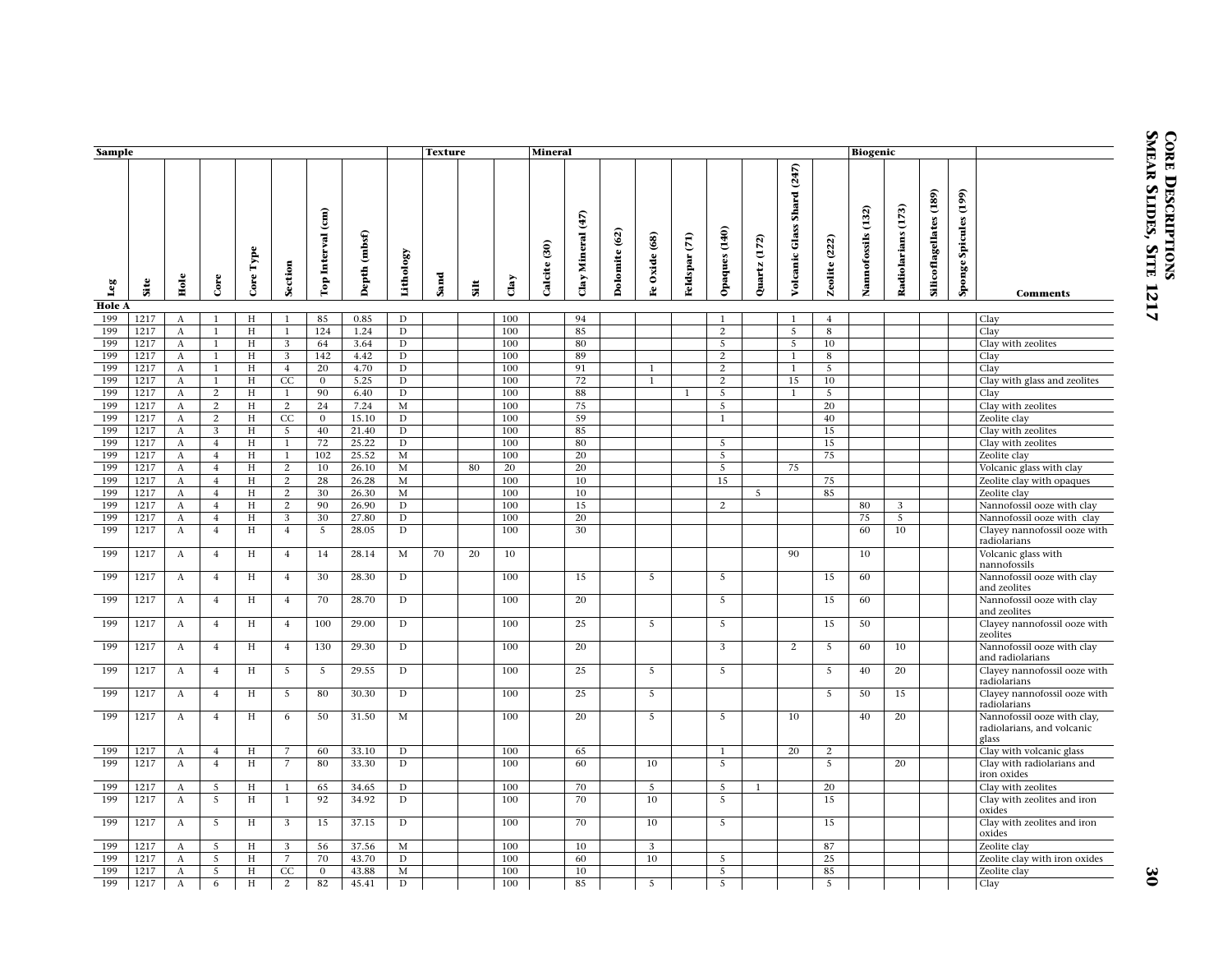| Sample        |              |                           |                     |                           |                     |                   |                |                | <b>Texture</b> |      |                | <b>Mineral</b> |                   |               |                    |               |                |                 |                                         |                      | <b>Biogenic</b>    |                         |                                |                       |                                                             |
|---------------|--------------|---------------------------|---------------------|---------------------------|---------------------|-------------------|----------------|----------------|----------------|------|----------------|----------------|-------------------|---------------|--------------------|---------------|----------------|-----------------|-----------------------------------------|----------------------|--------------------|-------------------------|--------------------------------|-----------------------|-------------------------------------------------------------|
| Leg           | Site         | Hole                      | Core                | Core Type                 | Section             | Top Interval (cm) | Depth (mbsf)   | Lithology      | Sand           | Silt | $_{\rm{Clay}}$ | Calcite (30)   | Clay Mineral (47) | Dolomite (62) | Fe Oxide (68)      | Feldspar (71) | Opaques (140)  | (172)<br>Quartz | (247)<br>Shard<br><b>Volcanic Glass</b> | <b>Zeolite</b> (222) | Nannofossils (132) | $(173)$<br>Radiolarians | <b>Silicoflagellates (189)</b> | Sponge Spicules (199) | <b>Comments</b>                                             |
| <b>Hole A</b> | (continued)  |                           |                     |                           |                     |                   |                |                |                |      |                |                |                   |               |                    |               |                |                 |                                         |                      |                    |                         |                                |                       |                                                             |
| 199           | 1217         | A                         | 6                   | H                         | 3                   | $\overline{4}$    | 46.13          | $\mathbf M$    |                |      | 100            |                | 30                |               | 5                  |               | $\overline{5}$ |                 |                                         | 60                   |                    |                         |                                |                       | Zeolite clay                                                |
| 199<br>199    | 1217<br>1217 | A                         | 6                   | H<br>H                    | 5                   | 49                | 49.08          | D              |                |      | 100            |                | 65                |               | 5<br>10            |               | 5              |                 |                                         | 25                   |                    |                         |                                |                       | Zeolite clay                                                |
|               |              | $\boldsymbol{A}$          | 6                   |                           | CC                  | $\mathbf{0}$      | 50.57          | D              |                |      | 100            |                | 65                |               |                    |               | 10             |                 |                                         | 15                   |                    |                         |                                |                       | Clay with zeolites, Fe-oxides<br>and opaques                |
| 199           | 1217         | А                         | $\overline{7}$      | Н                         | $\mathbf{1}$        | 140               | 52.10          | $\mathbf D$    |                |      | 100            |                | 20                |               |                    |               | 5              |                 |                                         |                      |                    | 75                      |                                |                       | Radiolarian ooze with clay                                  |
| 199           | 1217         | $\bf{A}$                  | $\overline{7}$      | H                         | 2                   | 60                | 52.80          | $\mathbf D$    |                |      | 100            |                | 25                |               |                    |               | $\overline{5}$ |                 |                                         |                      |                    | 70                      |                                |                       | Clayey radiolarian ooze                                     |
| 199           | 1217         | $\bf{A}$                  | $\overline{7}$      | H                         | 2                   | 140               | 53.60          | D              |                |      | 100            |                | 20                |               |                    |               | 5              |                 |                                         |                      |                    | 75                      |                                |                       | Radiolarian ooze with clay                                  |
| 199<br>199    | 1217<br>1217 | $\boldsymbol{A}$<br>A     | 7<br>$\overline{7}$ | H<br>H                    | 3<br>$\overline{4}$ | 22<br>40          | 53.92<br>55.60 | M<br>D         |                |      | 100<br>100     |                | 10<br>20          |               | 5                  |               |                |                 |                                         |                      |                    | 90<br>71                | $\mathbf{1}$                   | -3                    | Radiolarian ooze with clay<br>Radiolarian ooze with clay    |
| 199           | 1217         | $\mathbf{A}$              | $\overline{7}$      | H                         | $\overline{4}$      | 57                | 55.77          | $\overline{D}$ |                |      | 100            |                | 25                |               | 5                  |               |                |                 |                                         |                      |                    | 70                      |                                |                       | Clayey radiolarian ooze                                     |
| 199           | 1217         | $\mathbf{A}$              | $\overline{7}$      | H                         | 6                   | 128               | 59.48          | $\mathbf D$    |                |      | 100            |                | 15                |               | $\overline{\cdot}$ |               | $\overline{5}$ |                 |                                         |                      |                    | $\overline{75}$         |                                | 5                     | Radiolarian ooze with clay                                  |
| 199           | 1217         | $\mathbf{A}$              | 7                   | H                         | 6                   | 130               | 59.50          | M              |                |      | 100            |                | 30 <sup>2</sup>   |               | $\overline{5}$     |               | $\overline{5}$ |                 |                                         |                      |                    | 57                      |                                | 3                     | Clayey radiolarian ooze                                     |
| 199           | 1217         | A                         | $\overline{7}$      | H                         | 6                   | 132               | 59.52          | M              |                |      | 100            |                | 10                |               |                    |               |                |                 |                                         |                      |                    | 87                      |                                | 3                     | Radiolarian ooze with clay                                  |
| 199           | 1217         | $\boldsymbol{A}$          | 7                   | H                         | 6                   | 140               | 59.60          | $\mathbf M$    |                |      | 100            |                | 15                |               |                    |               | $\star$        |                 |                                         |                      |                    | 82                      |                                | 3                     | Radiolarian ooze with clay                                  |
| 199           | 1217         | $\bf{A}$                  | $\overline{7}$      | H                         | 6                   | 146               | 59.66          | $\mathbf D$    |                |      | 100            |                | 15                |               | 5                  |               | $\overline{5}$ |                 |                                         |                      |                    | 70                      |                                | 5                     | Radiolarian ooze with clay                                  |
| 199           | 1217         | A                         | 7                   | H                         | $\overline{7}$      | 50                | 60.20          | $\mathbf D$    |                |      | 100            |                | 20                |               | $\overline{5}$     |               | $\star$        |                 |                                         |                      | $7\overline{ }$    | 64                      |                                | $\overline{4}$        | Radiolarian ooze with clay                                  |
| 199           | 1217         | A                         | $\overline{7}$      | H                         | $\overline{CC}$     | $\mathbf{0}$      | 60.27          | $\overline{D}$ |                |      | 100            |                | 15                |               |                    |               |                |                 |                                         |                      |                    | 75                      |                                | 10                    | Radiolarian ooze with clay                                  |
| 199           | 1217         | A                         | 9                   | H                         | 2                   | 71                | 62.95          | $\mathbf M$    |                |      | 100            |                | 15                |               | $\mathbf{1}$       |               |                |                 |                                         |                      |                    | 80                      |                                | $\overline{4}$        | Radiolarian ooze with clay                                  |
| 199           | 1217         | $\boldsymbol{A}$          | 9                   | H                         | 3                   | 33                | 63.42          | $\mathbf D$    |                |      | 100            |                | 30                |               | $\overline{2}$     | $\star$       |                |                 |                                         |                      |                    | 65                      |                                | 3                     | Clayey radiolarian ooze                                     |
| 199           | 1217         | $\boldsymbol{A}$          | 9                   | Н                         | 5                   | 113               | 67.22          | D              |                |      | 100            |                | 30                |               | 5                  |               |                |                 |                                         |                      |                    | 63                      |                                | 2                     | Clayey radiolarian ooze                                     |
| 199           | 1217         | $\mathbf{A}$              | 10                  | H                         | $\mathbf{1}$        | 120               | 71.90          | $\mathbf D$    |                |      | 100            |                | 30                |               | $\star$            |               |                |                 |                                         |                      |                    | 70                      |                                |                       | Clayey radiolarian ooze                                     |
| 199           | 1217         | $\mathbf{A}$              | 10                  | H                         | 2                   | 35                | 72.55          | $\mathbf M$    |                |      | 100            |                | 50                |               | 10                 |               |                |                 |                                         |                      |                    | 40                      |                                |                       | Radiolarian clay with Fe<br>oxides                          |
| 199           | 1217         | $\boldsymbol{A}$          | 10                  | H                         | 2                   | 85                | 73.05          | M              |                |      | 100            |                | 15                |               | 2                  |               |                |                 |                                         |                      |                    | 80                      | $\mathbf{1}$                   | 2                     | Radiolarian ooze with clay                                  |
| 199           | 1217         | A                         | 11                  | H                         | $\mathbf{1}$        | 100               | 81.20          | D              |                |      | 100            |                | 32                |               | 5                  |               |                |                 |                                         |                      |                    | 60                      |                                | 3                     | Clayey radiolarian ooze                                     |
| 199           | 1217         | $\bf{A}$                  | 11                  | H                         | 3                   | 128               | 84.48          | $\mathbf M$    |                |      | 100            |                | 28                |               | 10                 |               | $\star$        |                 |                                         |                      |                    | 60                      |                                | 2                     | Clayey radiolarian ooze with<br>iron oxides                 |
| 199           | 1217         | A                         | 11                  | H                         | $\overline{4}$      | 120               | 85.90          | $\mathbf M$    |                |      | 100            |                | 25                |               | $\star$            |               | $\star$        |                 |                                         |                      |                    | 70                      |                                | 5                     | Clayey radiolarian ooze                                     |
| 199           | 1217         | $\mathbf{A}$              | 11                  | H                         | CC                  | 17                | 90.11          | D              |                |      | 100            |                | 93                |               | $\overline{5}$     |               |                |                 |                                         | 2                    |                    | $\star$                 |                                |                       | Clay (dominant near base of<br>core)                        |
| 199           | 1217         | А                         | 12                  | H                         | $\mathbf{1}$        | 50                | 90.20          | $\mathbf D$    |                |      | 100            |                | 85                |               | 5                  |               | 3              | $\star$         |                                         | $\overline{7}$       |                    |                         |                                |                       | Clay                                                        |
| 199           | 1217         | A                         | 16                  | X                         | $\mathbf{1}$        | 10                | 128.20         | D              |                |      | 100            |                | 5                 | 5             | $\overline{1}$     |               | $\mathbf{1}$   |                 |                                         |                      | 88                 |                         |                                |                       | Nannofossil chalk (15%<br>whole, 75% fragments/<br>micrite) |
| 199           | 1217         | $\boldsymbol{A}$          | 16                  | $\boldsymbol{\mathrm{X}}$ | $\mathbf{1}$        | 42                | 128.52         | M              |                |      | 100            |                | 10                | 10            | $\mathbf{1}$       |               | $\mathbf{1}$   |                 |                                         |                      | 78                 |                         |                                |                       | Nannofossil chalk with<br>dolomite and clay (10%<br>whole)  |
| 199           | 1217         | $\mathbf{A}$              | 16                  | X                         | $\mathbf{1}$        | 54                | 128.64         | M              |                |      | 100            |                | 59                | 10            | $\mathbf{1}$       |               | $\mathbf{1}$   |                 |                                         |                      | 29                 |                         |                                |                       | Nannofossil claystone with<br>dolomite (5% whole)           |
| 199           | 1217         | $\mathbf{A}$              | 16                  | $\boldsymbol{\mathrm{X}}$ | $\mathbf{1}$        | 84                | 128.94         | $\mathbf M$    |                |      | 100            | 10             | 20                | 10            |                    |               |                | 10              |                                         |                      | 50                 |                         |                                |                       | "Nannofossil chalk with clay,<br>calcite, and dolomite"     |
| 199           | 1217         | A                         | 16                  | X                         | 1                   | 96                | 129.06         | D              |                |      | 100            |                | -5                | -5            | $\mathbf{1}$       |               | -1             |                 |                                         |                      | 88                 |                         |                                |                       | Nannofossil chalk                                           |
| 199           | 1217         | $\boldsymbol{\mathrm{A}}$ | 16                  | $\overline{X}$            | $\overline{2}$      | 73                | 129.97         | M              |                |      | 100            | $\overline{5}$ | 15                | $\mathbf{1}$  | $\mathbf{1}$       |               | $\overline{5}$ |                 |                                         |                      | 73                 |                         |                                |                       | Nannofossil chalk with clay                                 |

# **CORE DESCRIPTIONS SMEAR SLIDES, SITE 1217**